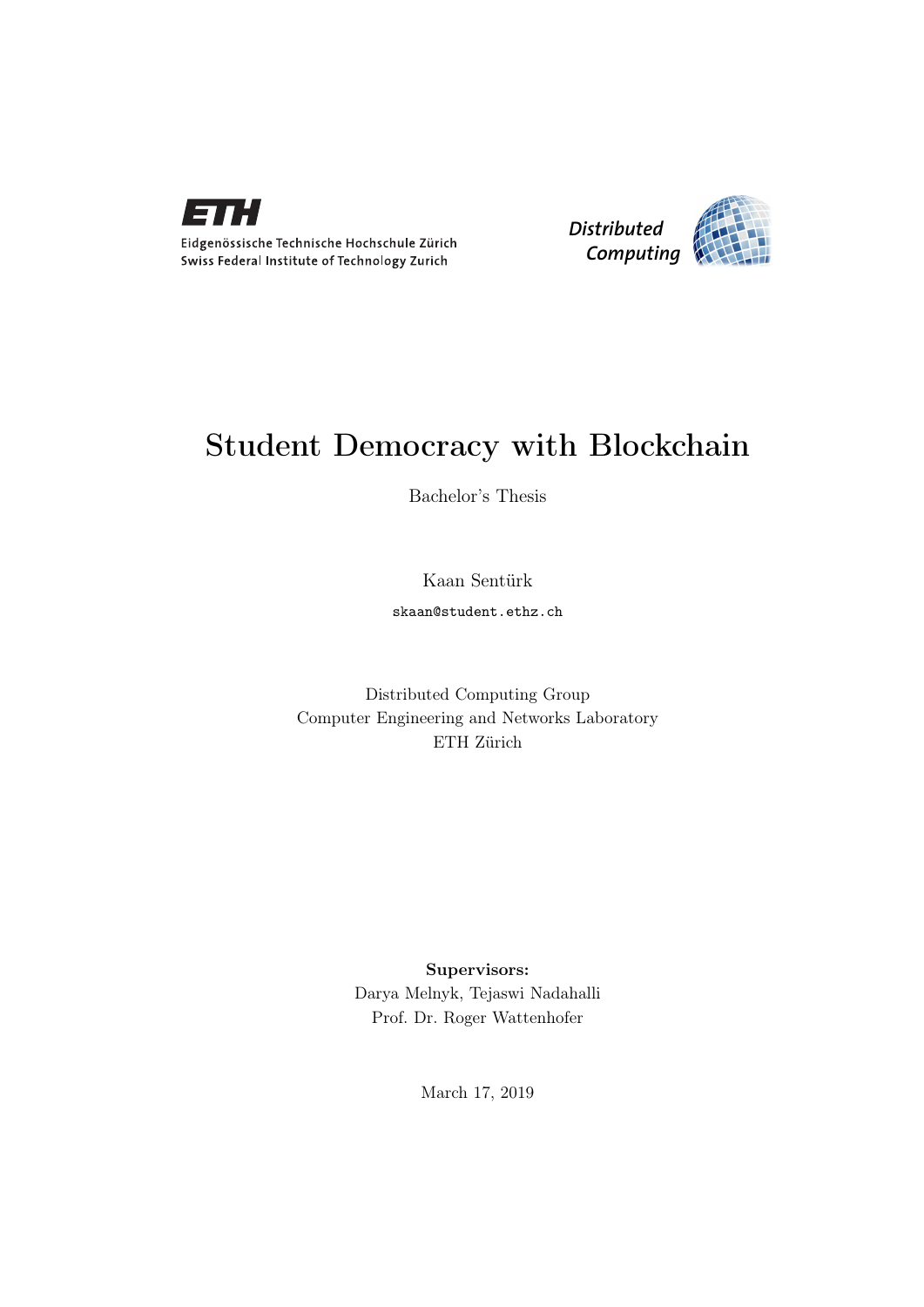# Acknowledgements

<span id="page-1-0"></span>First I want to thank my supervisors Darya Melnyk and Tejaswi Nadahalli for the opportunity to work on this Bachelor's Thesis in the Distributed Computing Group at ETH Zurich. With their support and guidance during my work, I learned a lot regarding e-voting protocols and blockchain technology.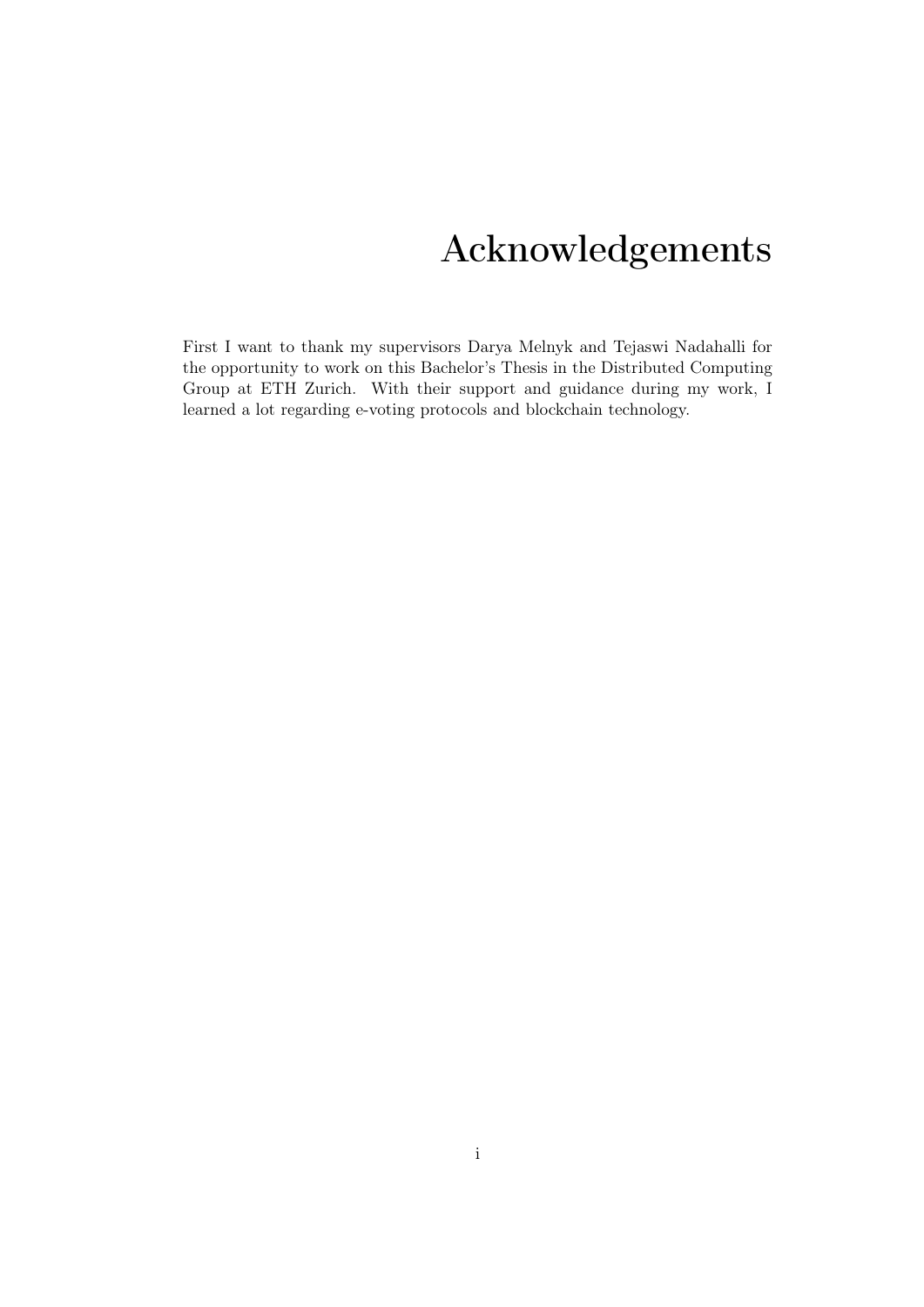# Abstract

<span id="page-2-0"></span>With the increasing importance of elections, new innovations like blockchain technology are analyzed and evaluated for improving our existing voting processes. For this purpose we implemented three protocols with HyperLedger Fabric (HLF), a framework for creating custom blockchain networks.

In this thesis we first give a brief introduction into e-voting and blockchain technology. Then we dive into our adapted implementation of the Open Vote Network (OVNet), which is a decentralised and self-tallying voting protocol for small boardroom elections. An application of this protocol was already published as a smart contract on the Ethereum public blockchain and is now adapted to a permissioned blockchain.

In the second part we cover a voting protocol for national scale elections, where we build an improved application of the homomorphic voting system proposed in B.Colin's thesis [\[1\]](#page-32-0), which used the blockchain only as an immutable database to store the hashed voting data. The basis for his work was the multiauthority election scheme by Cramer et al. [\[2\]](#page-32-1). We propose that we use the network's consensus mechanism to also leverage the execution of the protocol itself by defining transactions for each operation of the protocol.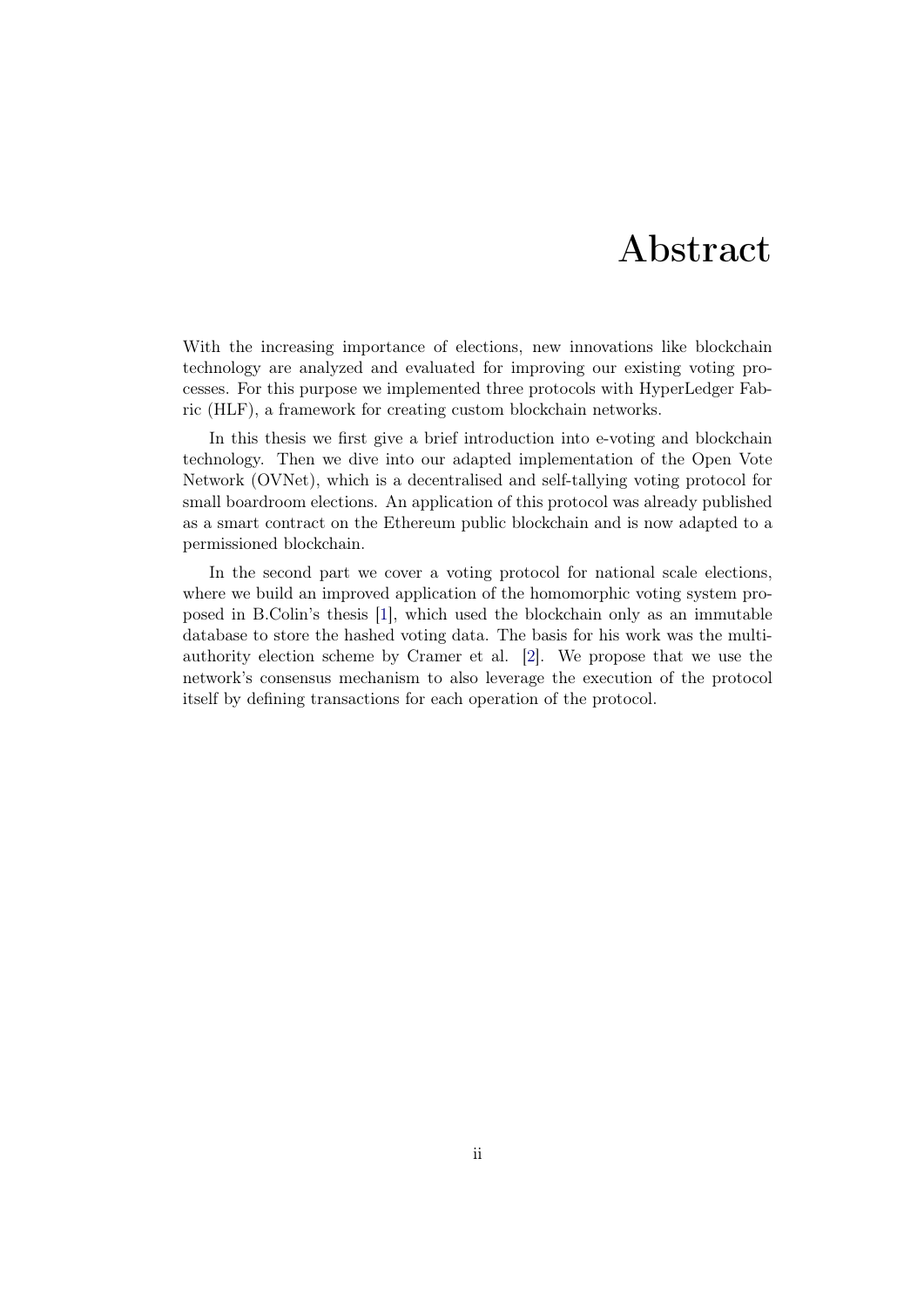# **Contents**

|          | <b>Acknowledgements</b> |                                                                                  |                |  |  |  |
|----------|-------------------------|----------------------------------------------------------------------------------|----------------|--|--|--|
|          | <b>Abstract</b>         |                                                                                  | ii             |  |  |  |
| 1        | Introduction            |                                                                                  |                |  |  |  |
| $\bf{2}$ | <b>Related work</b>     |                                                                                  |                |  |  |  |
| 3        | <b>Preliminaries</b>    |                                                                                  |                |  |  |  |
|          | 3.1                     |                                                                                  | 3              |  |  |  |
|          | 3.2                     |                                                                                  | 4              |  |  |  |
|          | 3.3                     |                                                                                  | $\overline{5}$ |  |  |  |
|          | 3.4                     | Smart Contracts and Chain Code                                                   | 6              |  |  |  |
|          | 3.5                     | Public blockhains vs. Permissioned blockchains $\ldots \ldots \ldots$            | 6              |  |  |  |
|          | 3.6                     |                                                                                  | $\overline{7}$ |  |  |  |
| 4        |                         | <b>Open Vote Network</b>                                                         | 9              |  |  |  |
|          | 4.1                     | Preliminaries                                                                    | 9              |  |  |  |
|          |                         | 4.1.1                                                                            | 9              |  |  |  |
|          |                         | Schnorr proof $\ldots \ldots \ldots \ldots \ldots \ldots \ldots \ldots$<br>4.1.2 | 10             |  |  |  |
|          | 4.2                     |                                                                                  | 11             |  |  |  |
|          | 4.3                     |                                                                                  | 12             |  |  |  |
|          |                         | 4.3.1                                                                            | 12             |  |  |  |
|          |                         | 4.3.2                                                                            | 13             |  |  |  |
|          | 4.4                     |                                                                                  | 14             |  |  |  |
| 5        |                         | <b>Homomorphic Voting</b>                                                        | 15             |  |  |  |
|          | 5.1                     |                                                                                  | 15             |  |  |  |
|          |                         | 5.1.1                                                                            | 16             |  |  |  |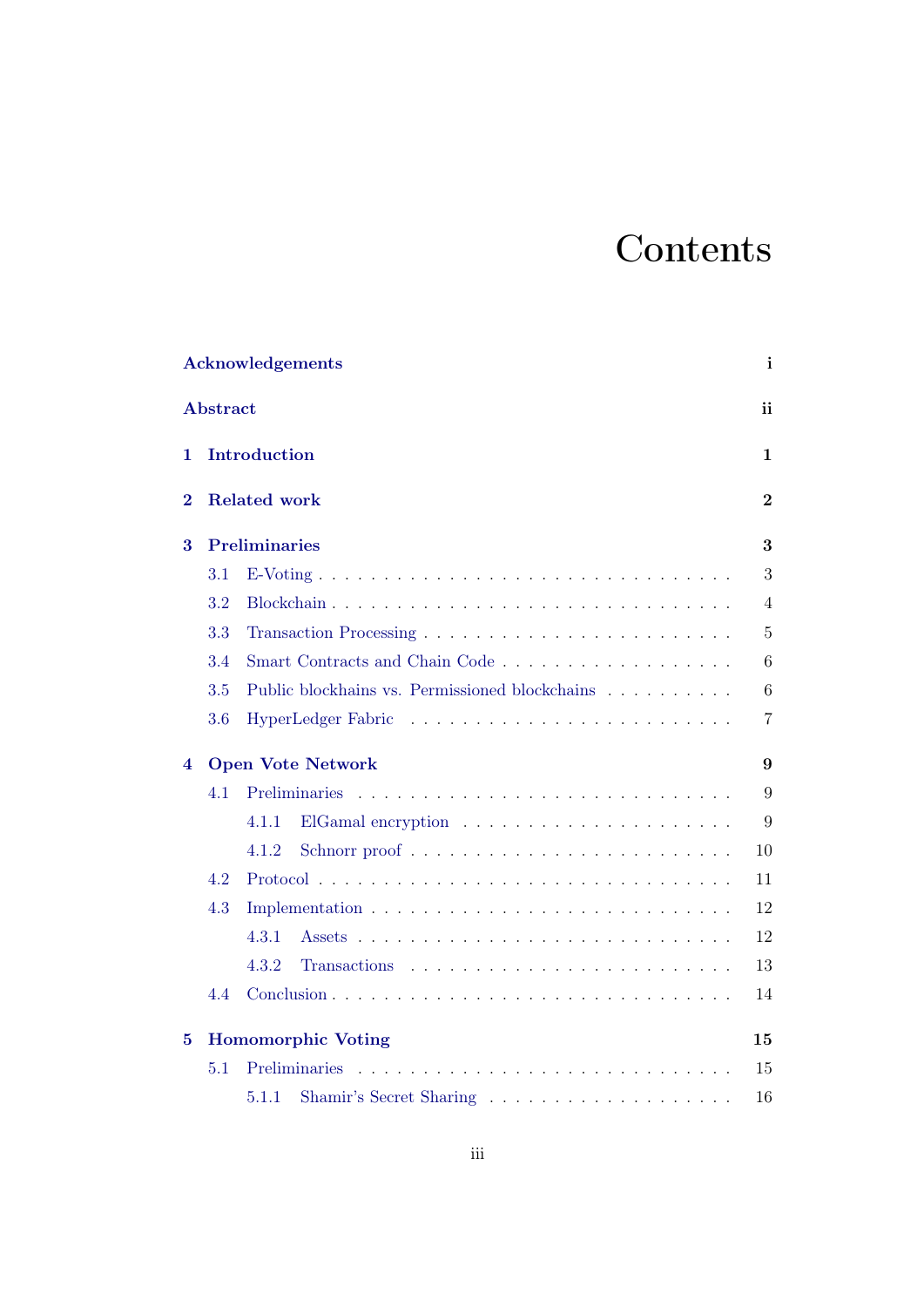## Contents iv

|                                                                                                                                          |     | 5.1.2 Pedersen Distributed Key Generation 16 |    |  |
|------------------------------------------------------------------------------------------------------------------------------------------|-----|----------------------------------------------|----|--|
|                                                                                                                                          |     |                                              |    |  |
| $52^{\circ}$                                                                                                                             |     |                                              | 18 |  |
| 5.3                                                                                                                                      |     |                                              |    |  |
|                                                                                                                                          |     |                                              | 20 |  |
|                                                                                                                                          | 532 |                                              | 23 |  |
| Conclusion<br>В.<br>Future Work Indian Process Communication Communication Communication Communication Communication Communication<br>61 |     |                                              |    |  |
| <b>Bibliography</b>                                                                                                                      |     |                                              |    |  |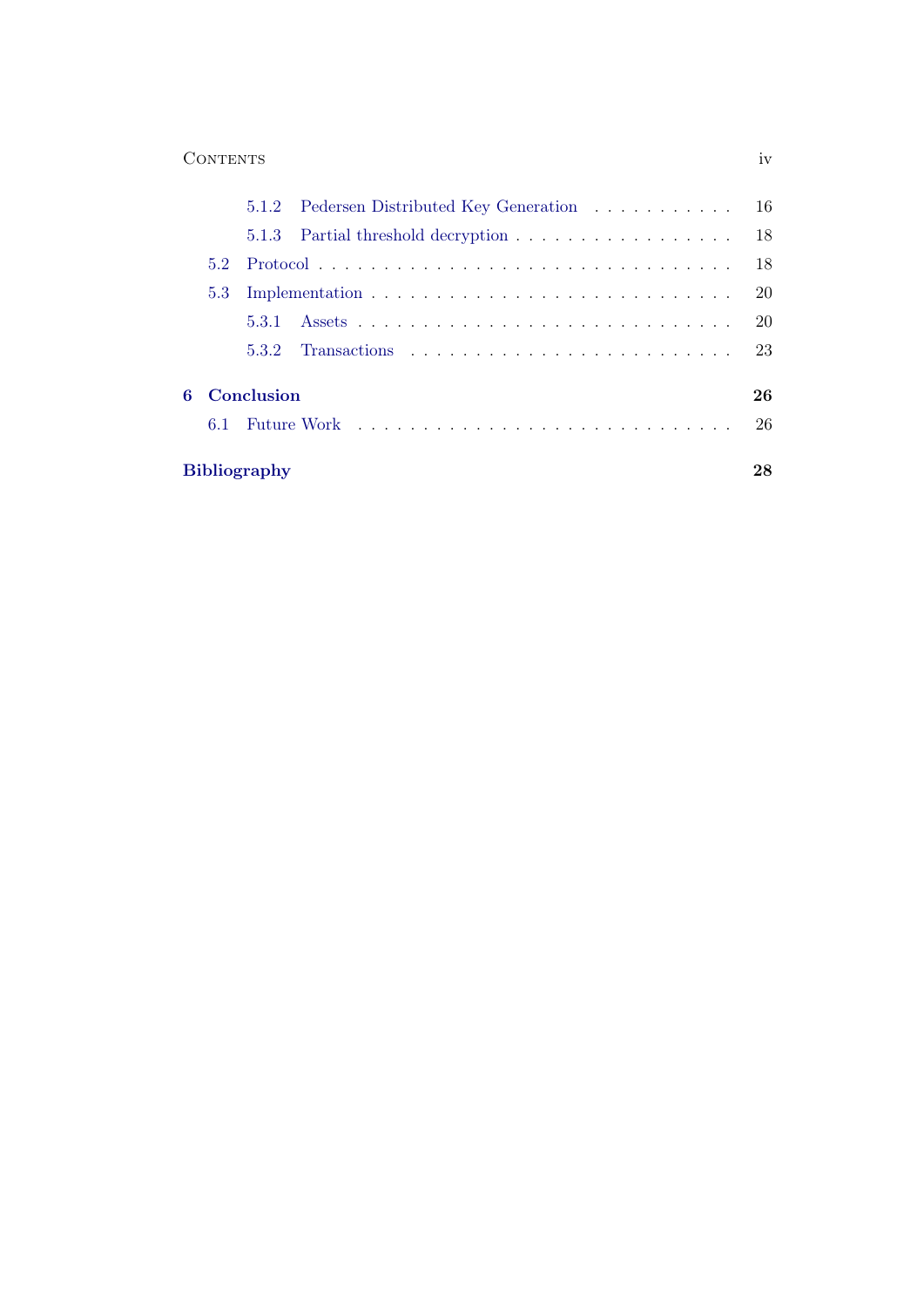# CHAPTER<sub>1</sub> Introduction

<span id="page-5-0"></span>Democracy is a system where people exercise power by voting. The strength of such a system depends heavily on the trust set into the election process. Citizens are present when filing out their ballot, but what happens with a ballot after the vote has been cast? Often citizens just assume that the voting process is safe and that everything works correctly in postal votings. To make sure that the voting process is correct, engineers all over the world have been publishing papers of new voting protocols that guarantee some degree of safety against corruption. Nevertheless, there is still no single best solution yet. A part of this problem is due to voting protocols solving different challenges and therefore having different requirements. Homomorhpic systems for example have the downside that a lot of non-interactive zero knowlege proofs are necessary to prove correctness, while e-voting protocols based on mix-net are centralized and depend on the election authorities.

And with the introduction of Bitcoin [\[3\]](#page-32-3), there is now a new innovation to explore. An innovation that removes power from central authorities and distributes it among multiple peers. This leads to new protocols and new ways for improvement regarding distributed execution being discovered. A key interest of this thesis is finding and improving multiple protocols with this new blockchain technology such that we can make new assumptions about the usefulness of blockchains in e-voting.

In this thesis we focus on two protocols that already have their implementations and improve them by using blockchains. In the first part we adapt the Open Vote Network (OVNet), which was already designed for a public blockchain, and enhance its access control by using permissioned blockchains. In the second part we develop two similar protocols, that are thoroughly studied but do not have their application in a permissioned blockchain yet. The second part builds upon the work of Berner [\[1\]](#page-32-0), who proposed a protocol using blockchain as an immutable hashed copy of voting data. We go a step further and integrate the whole execution of the protocol into the blockchain.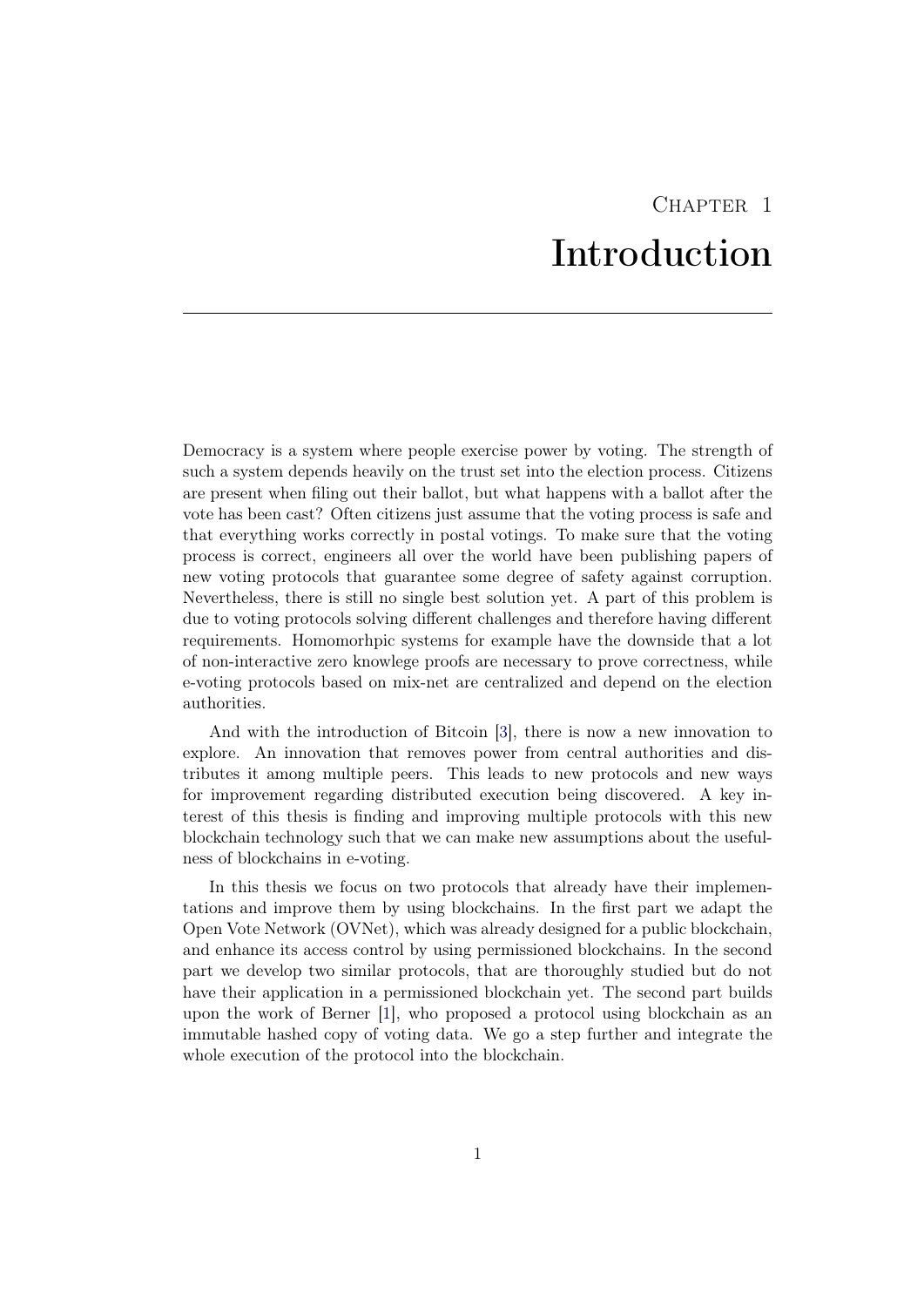# CHAPTER<sub>2</sub> Related work

<span id="page-6-0"></span>A basis for the Open Vote Network (OVNet) was first proposed by by Hao et al. [\[4\]](#page-32-4) called two-round anonymous veto protocol, which was significantly more efficient in terms of number of rounds and computational cost compared to related work. With the OVNet provided by [\[5\]](#page-32-5), the protocol got integrated into the Ethereum public blockchain. With this thesis we improve this protocol regarding security and privacy by restricting access to the peer-to-peer network and by hiding transactions and private state variables, which would be publicly readable in public blockchains.

The implementation mentioned above is just one out of the several applications on Ethereum. To mention a few, there is PLCRVoting [\[6\]](#page-32-6), which uses ERC20 tokens in their smart contracts to carry out the election, and there is PublicVotes [\[7\]](#page-32-7), which is a publicly verifiable e-voting contract. Other implementation that use a similar tallying like the OVNet, but build upon other blockchain technologies are VotoSocial [\[8\]](#page-32-8) and Follow My Vote [\[9\]](#page-32-9), which also uses an ellyptic curve cryptography like the OVNet implementation from McCorry et al. [\[5\]](#page-32-5) in difference to our solution. The WaveVote [\[10\]](#page-32-10) application for example is even build on top of the OVNet.

The homomorphic e-voting protocol has already been used with different variations. An implementation with a public blockchain for example was provided by Polys [\[11\]](#page-32-11), which also uses Shamir's secret sharing [\[12\]](#page-32-12), but integrates the full protocol into the blockchain in difference to Berner's protocol. The difference to our work is the usage of permissioned blockchain to restrict peers in the network and shield transaction visibility. Another implementation is the platform build by Voatz [\[13\]](#page-32-13), a startup that also used HyperLedger Fabric to carry out elections based on mix-net systems. There are multiple other applications for mix-net systems and applications without blockchains less related, which renders a detailed description of all those solutions out of scope for this related work section.

This thesis mainly focuses on improving two protocols with permissioned blockchains and therefore is strongly related to the OVNet implementation and the Homomorphic E-Voting proposed by Berner [\[1\]](#page-32-0) with the basis of Cramer et al. [\[2\]](#page-32-1).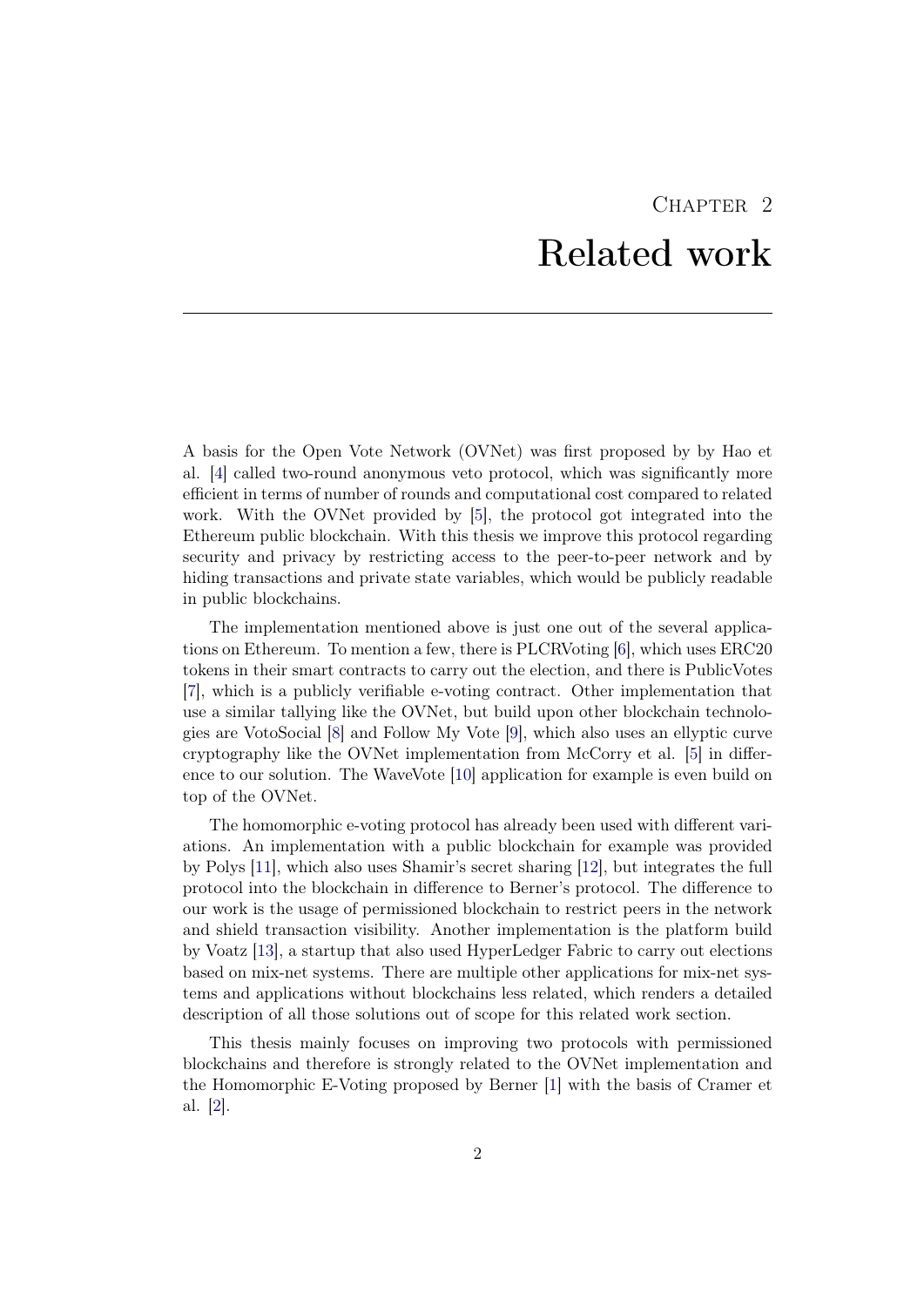# CHAPTER 3 Preliminaries

# <span id="page-7-1"></span><span id="page-7-0"></span>3.1 E-Voting

E-voting protocols need to solve some difficult challenges, but will essentially cover an important role in future elections. For this purpose, the e-voting protocols need to fulfil multiple requirements and properties. We explain some of the key requirements a voting system needs to cover and some of the less crucial requirements that we also tried to improve during the implementation of our applications. This list represents only properties that we have focused on and should not be considered complete.

- Authenticity Only voters that are eligible to vote can cast their votes. Multiple votes from a voter and a change of an already cast vote is prohibited. This requirement is fulfilled with access control of participants and protocol implementation.
- Correctness The result of the tally represents the result that the voters voted for. All cast votes are counted and no single vote has been modified after being cast. This requirement is fulfilled with immutability of processed data, queries and transactions that fetch all cast votes and tally the result again.
- Privacy The cast votes of all voters are unknown for authorities and the remaining voters. This requirement is fulfilled with encryption and permissioned encapsulation of voting data.
- Auditing Voters can verify the result of a voting and verify the correct execution of the protocol. Voters therefore are able to verify the correct handling of cast votes. This requirement is fulfilled with zero knowledge proofs and queries of the voting data.
- Decentralization Through a decentralized protocol the failure of a system by a single authority is prevented. The execution of the protocol is handled by multiple authorities and voters. This requirement is fulfilled with the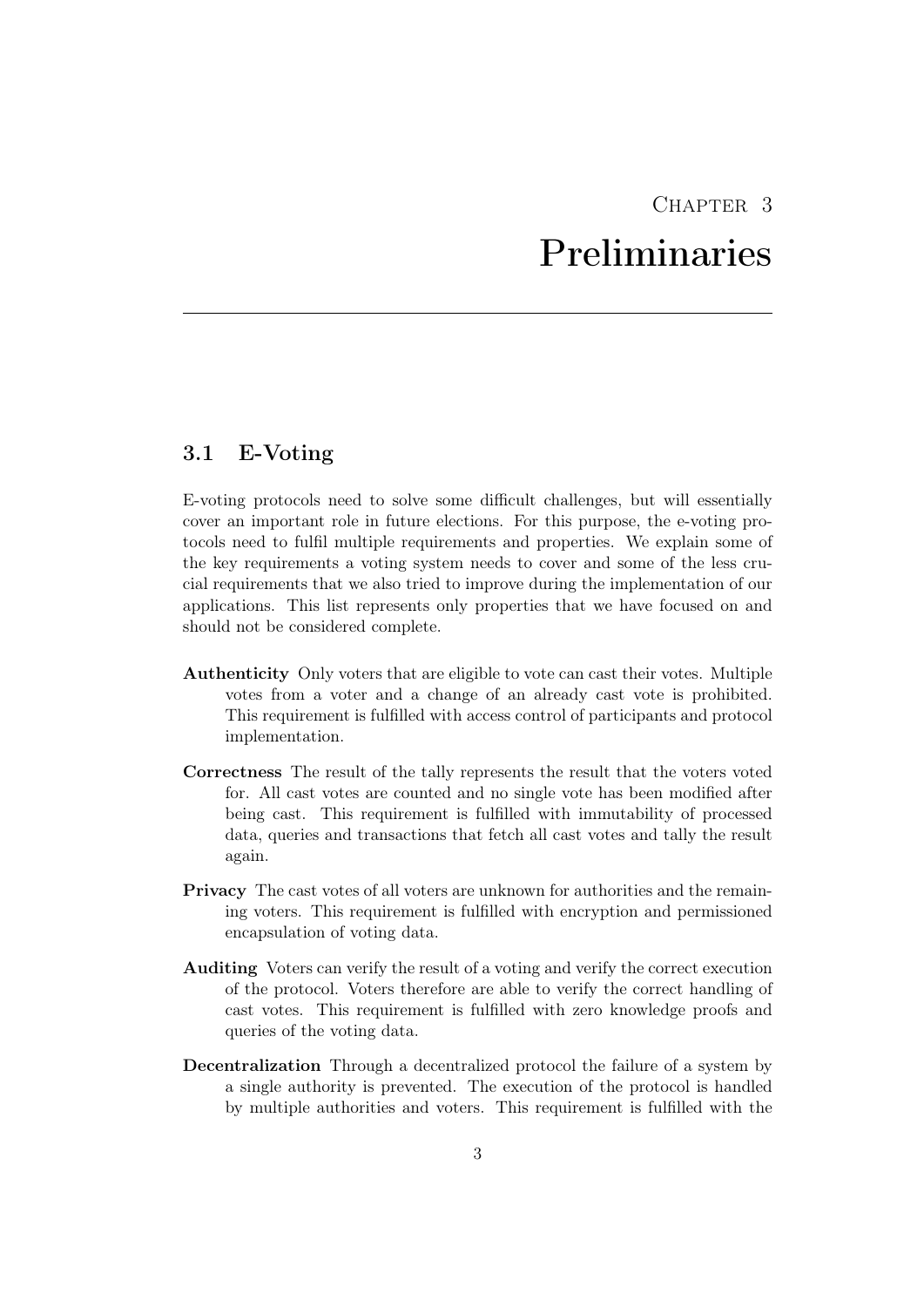3. PRELIMINARIES 4

usage of blockchain technology that distributes the trust and execution of the protocol to multiple peers in a network.

- Robustness The system is robust against corruption and external attackers. The fulfillment of this requirement is improved with access control for participation in the network and parameter and error handling of issued transactions.
- Simplicity The simplicity covers the understanding of the implementation and user experience of the election system. The fulfillment of this requirement is improved with reducing the necessary interactions for voters and decoupling different phases of the protocol into smaller and simpler phases.

For a deeper introduction into these requirements the Semester thesis of B.Collin [\[1\]](#page-32-0) and the requirement set for the protocol specifications in CHVote [\[14\]](#page-33-0) are good starting points.

# <span id="page-8-0"></span>3.2 Blockchain

We define the properties of a blockchain and describe some important concepts to justify our intention of using HyperLedger Fabric to develop these applications.

A blockchain in its simplest form can be seen as a decentralized immutable database, managed by a peer-to-peer network. The nodes in the network agree on the state of the database through distributed consensus mechanisms. The blockchain is built by coupling multiple transactions into a block and then connecting new blocks of transactions in a sequence or chain. Starting at an initial block, an immutable (append-only) history of transactions is maintained.

The first published blockchain was Bitcoin [\[3\]](#page-32-3), which is a decentralized financial ledger, whose main purpose was to replace the role of a central authority in maintaining financial ledgers by storing transactions. Transactions in Bitcoin are transfers of value between Bitcoin addresses. A user that owns such an address, has a private key, which is used for signing new transactions with a signature and in this way providing a cryptographic proof of the ownership of the address. The ledger keeps track of all transactions ever issued and allows network clients to validate each transaction and ensuring that the spent balance is actually owned by the sender address.

Each block in the Bitcoin blockchain contains in its header a timestamp, a block number, transaction data, a cryptographic hash depending on the blocks content and a reference to the previous block hash located in Figure [3.1](#page-9-1) inside the meta data container. Multiple blocks are chained together with references to previous blocks. By following the transactions in the blockchain, users can calculate the balance possessed by a specific address. Through the cryptographic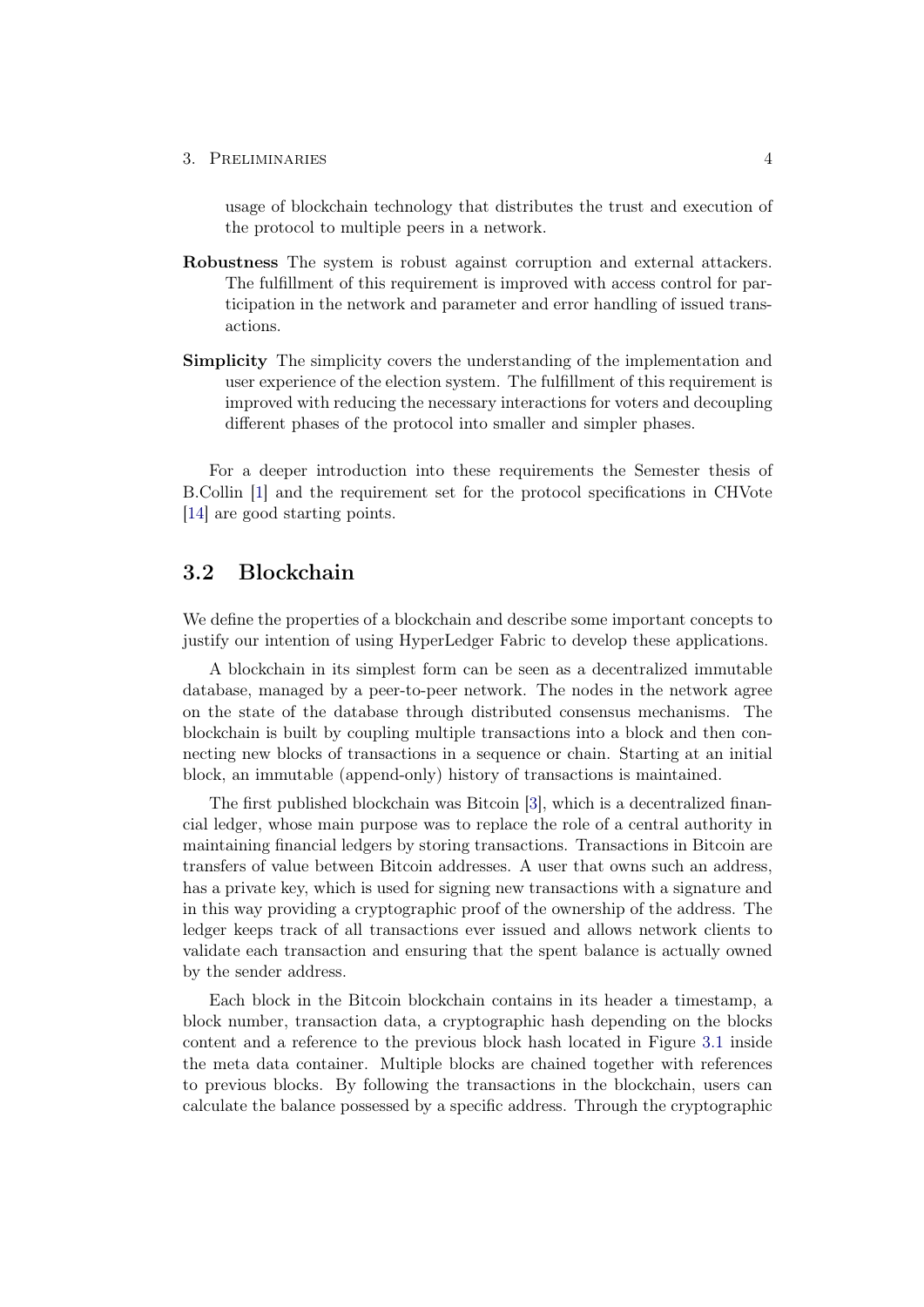#### 3. PRELIMINARIES 5



<span id="page-9-1"></span>Figure 3.1: Simplified model of a blockchain with blocks and its contents

linking of blocks with block hashs, a blockchain is resistant to modifications of historical data. A change in the content of a previous block that is already minded and processed, would lead to a new block hash in the previous block and therefore invalidate reference to the previous block in the current block.

## <span id="page-9-0"></span>3.3 Transaction Processing

In general a transaction represents a change of assets. A user issues a transaction that is signed with the private key of the address and then put into a transaction pool. Miners then confirm the transactions and include them in the block chain by solving a difficult problem in the distributed consensus algorithms (e.g. Proof of Work, Proof of Stake, ...). To process this transaction, a fraction of the transferred amount is marked as reward for processing to create an incentive for miners. As soon as a miner solves the task for a block, the created block with a proof of its validity is published among the peers. Since multiple miners can solve the problem at the same time for the next block, different blocks may get appended to the locally stored blockchain. Normally the first peer solving the task will have more time to distribute its block among the peers. This leads to inconsistency on the state of the blockchain between the peers in the network, which is solved by accepting the chain with the longest sequence of blocks. Transactions not being processed by the accepted blocks are placed back to the transaction pool.

It is important here to note that existing data can be modified by using a new transaction, but past transactions cannot be modified. This immutability feature of the blockchain technology could already enhance e-voting protocols by storing voting data that should not be modified. Nevertheless in this state the infrastructure still lacks important requirements. Because Bitcoin only supports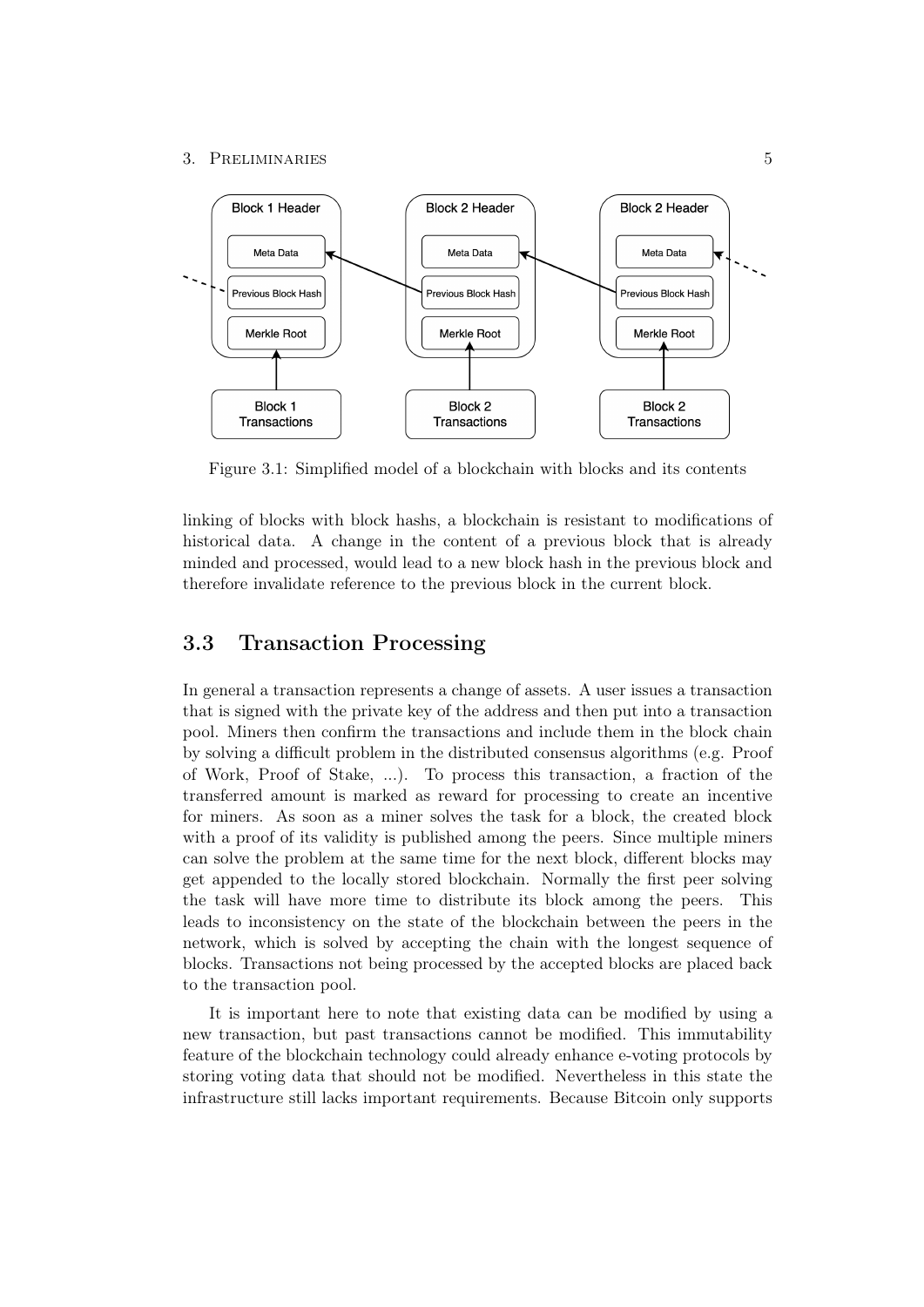transactions that transfer asset value, it is hard to abstract the voting data with balances and asset value. On top of that, other requirements like authenticity, privacy, and verifiability are also neglected.

## <span id="page-10-0"></span>3.4 Smart Contracts and Chain Code

Fortunately, the innovation with blockchain did not stop with cryptocurrencies. A few new architectures were build that supported not only transfers of assets but also enabled the execution of code. Ethereum for example extended its functionality with a concept called smart contracts [\[15\]](#page-33-1). A smart contract is like a regular address with a balance. In addition, smart contracts also have storage for state variables and executable code (Chain Code). Users can invoke chain code, which then can update state variables or issue new transactions on behalf of the smart contract.

With this feature of a blockchain, we are already able to solve more problems regarding e-voting protocols including the key requirements of authenticity, privacy and verifiability. Since chain code is written in Turing-complete language, we can execute the protocol by issuing transactions and invoking chain code. The data structure for voting data is not restricted to cryptocurrencies anymore, since state variables for different parameters of the voting protocol can be defined.

# <span id="page-10-1"></span>3.5 Public blockhains vs. Permissioned blockchains

In a public blockchain anyone with the correct software can participate in the network. This makes sense, since currencies aim to be universal. The problem is that for some applications including e-voting, a public blockchain comes with a few limitations:

- Security: Allowing everyone access to the network exposes additional risk. Vulnerabilities can be exploited easily, since the chain code of smart contracts is publicly available. For particular use cases, it is necessary to allow only eligible voters to participate in the network.
- Privacy: Public blockchains are transparent and transactions are visible for anyone in the network. This can lead to knowledge about certain actions of voters like the participation in a particular voting.
- Poor performance and Scalability: Consensus mechanisms for public blockchains are very expensive, since all transactions are processed on all nodes in the network. The throughput is low and the scalability is very restricted. In a country with millions of voters, the validation of transaction in a national scale election could already be impossible.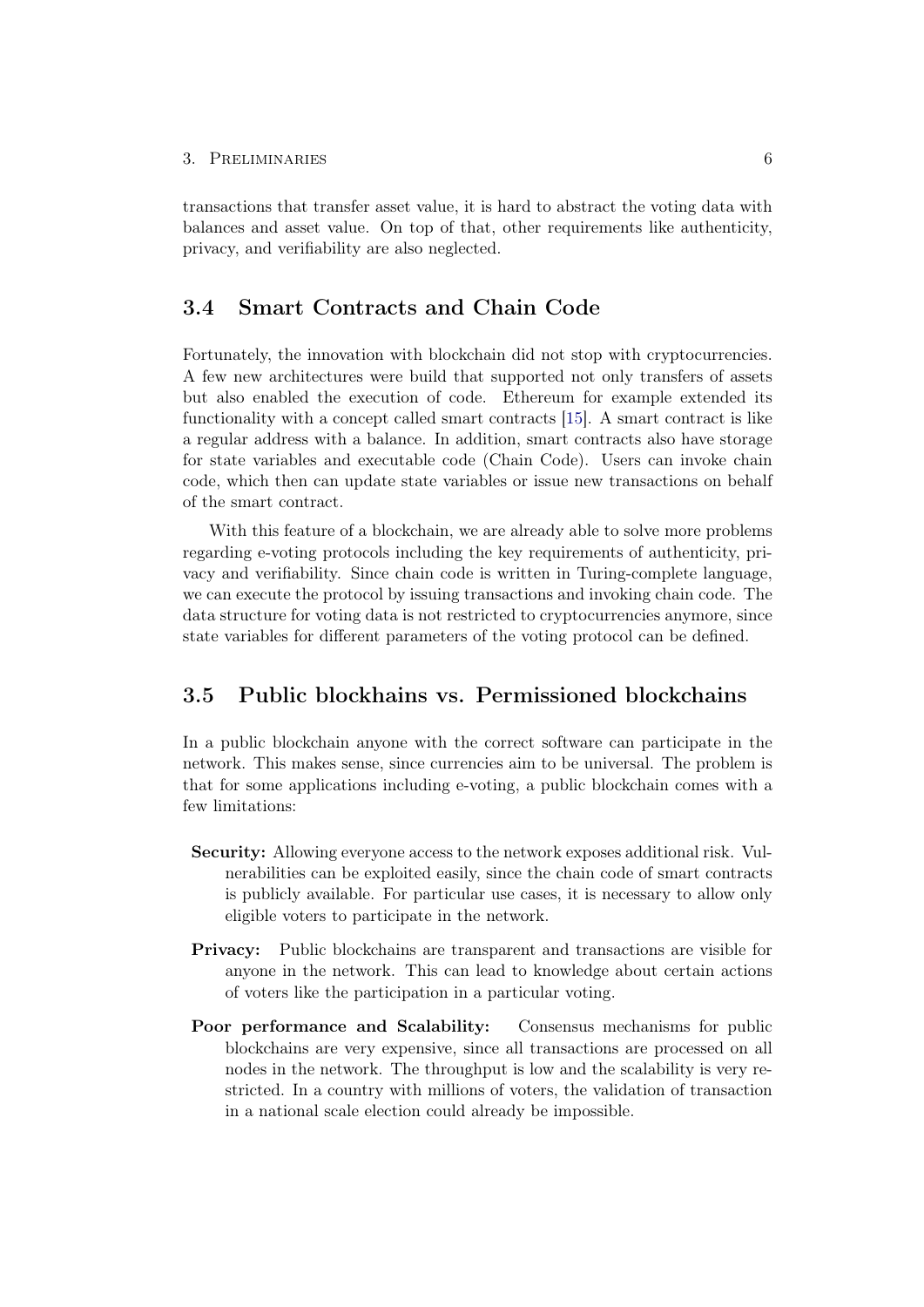#### 3. PRELIMINARIES 7

Cost: To process pending transactions an incentive system for miners is created in public blockchains such that a transaction fee is due on correct mining of a block. This can lead to high fees on applications with high transaction volumes like in e-voting protocols.

Because of these limitations, companies have developed new blockchain architectures that trade openness for privacy and security and in this way leverage the usage of blockchain technology for custom applications. One of these architectures are permissioned blockchains, where nodes need permission to participate in the network. Transactions and assets have access control for CRUD operations. This leads to participants being authenticated parties. For some e-voting protocols this makes sense, since voters are verified if they are eligible to participate in an election. Therefore the security and privacy of such blockchain applications is increased with permissioned blockchains.

Another advantage of permissioned blockchains is that different consensus protocols can be used due to the number of nodes being limited and known. Protocols like Practical Byzantine Fault Tolerance [\[16\]](#page-33-2) can be used to increase performance and reduce cost. Furthermore, incentivized miners are not needed to maintain the network, since voting authorities and voters that build a consortium have an interest in executing the voting protocol and therefore making cryptocurrencies and transaction fees inutile.

## <span id="page-11-0"></span>3.6 HyperLedger Fabric

HyperLedger Fabric (HLF) is one of the best known frameworks for creating such custom permissioned blockchains. The modular architecture of HLF provides developers a way to customize consensus mechanisms and membership services. We can customize the architecture of the blockchain to our needs and handle access control for participants in our network very efficiently. Another strength of HLF is that developers can define their own transactions and specify the visibility of those transactions in different channels for different participants connecting to peers of the network.

The organizations in the consortium that build the HLF network are called members and those members setup their peers to participate in the network. Peers are identities that are created with a HLF component called Certificate Authority that creates cryptographic signatures. Peers inside a member organization are organized in channels and receive transaction requests from clients inside this channel. Those requests are then delegated to other peers and distributed in the network. All peers maintain one ledger per subscribed channel and handle different functions in the consensus mechanism of the distributed ledger technology (DLT). Unlike public blockchains, the members can setup different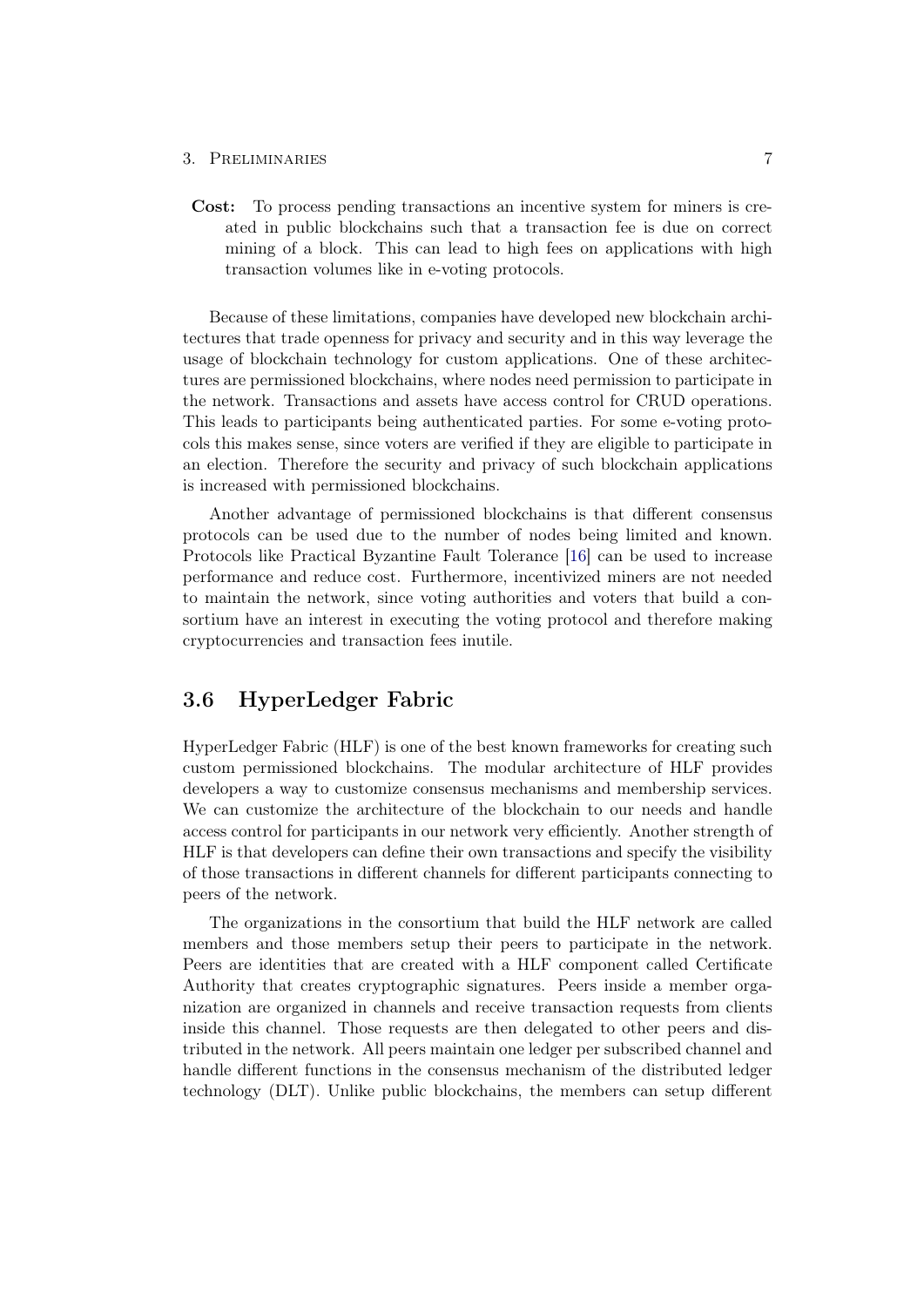### 3. Preliminaries 8

type of peers that have different roles. The possible peer types and their main roles are listed below:

### Endorser peer:

- receives and validates transaction requests from clients
- executes chain code and simulates result of transaction without updating the ledger

### Anchor peer

- receives updates from orderer peers
- distributes updates to all other peers

### Orderer peer

- central communication channel for network
- validates result of chain code execution and updates ledger in a channel
- distributes updates

Altough it would be possible to scale the network and create multiple members with multiple peers and different roles, we did not focus on the scalability but on the proof of concept of the voting protocols. In a real life scenario we could build a network, where we setup endorser peers and anchor peers for every local community and combine multiple local communities in a region with channels. One Orderer peer per regional communities could then be assigned for distributing updates in a national scale. Other possibilities of building good networks and a detailed explanation of all components can be found in the introduction to HyperLedger Fabric docs [\[17\]](#page-33-3).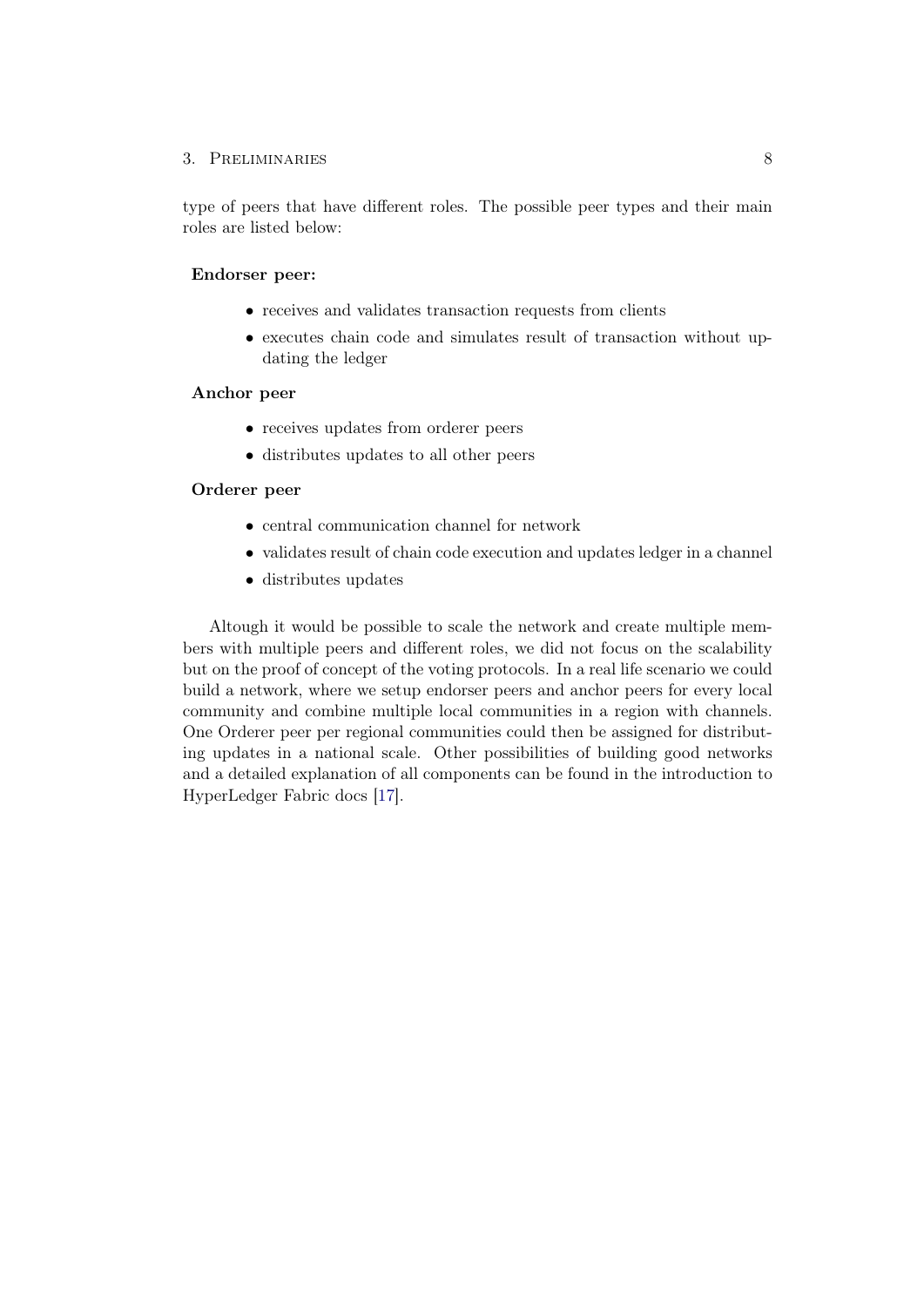# <span id="page-13-0"></span>CHAPTER<sub>4</sub> Open Vote Network

The Open Vote Network [\[5\]](#page-32-5) is a decentralized and self-tallying voting protocol. It is suitable for smaller boardroom elections and has been developed such that the protocol execution can be implemented in smart contracts. In general, the participants of a boardroom election are publicly known and the scale is limited. The initial implementation was published as smart contract for Ethereum [\[15\]](#page-33-1). The main strength of the Open Vote Network lies in the independence of a single authority when calculating the tally of the election, since the tally is decrypted by the voters themselves. Instead of trusting a single server architecture to provide the correct protocol for the election, it relies on the distributed consensus mechanism of the Ethereum blockchain. Due to public blockchains having limitations like security, privacy and cost like described in the preliminaries, we decided to use HyperLedger Fabric (HLF) to create a custom permissioned blockchain.

## <span id="page-13-1"></span>4.1 Preliminaries

In this section, we assume that for two primes  $p, q$  with  $p = 2q - 1$ , a finite cyclic group  $G_p$  of prime order p and a generator g are given.

### <span id="page-13-2"></span>4.1.1 ElGamal encryption

The ElGamal encryption [\[18\]](#page-33-4) is a public-key encryption that builds upon the Diffie-Hellman key exchange [\[19,](#page-33-5) [20\]](#page-33-6). The ElGamal encryption contains three steps.

**Key encryption** We choose a random private key  $s \in \{1, \ldots q\}$ . The public key is then determined with the generator and published publicly.

$$
h=g^s
$$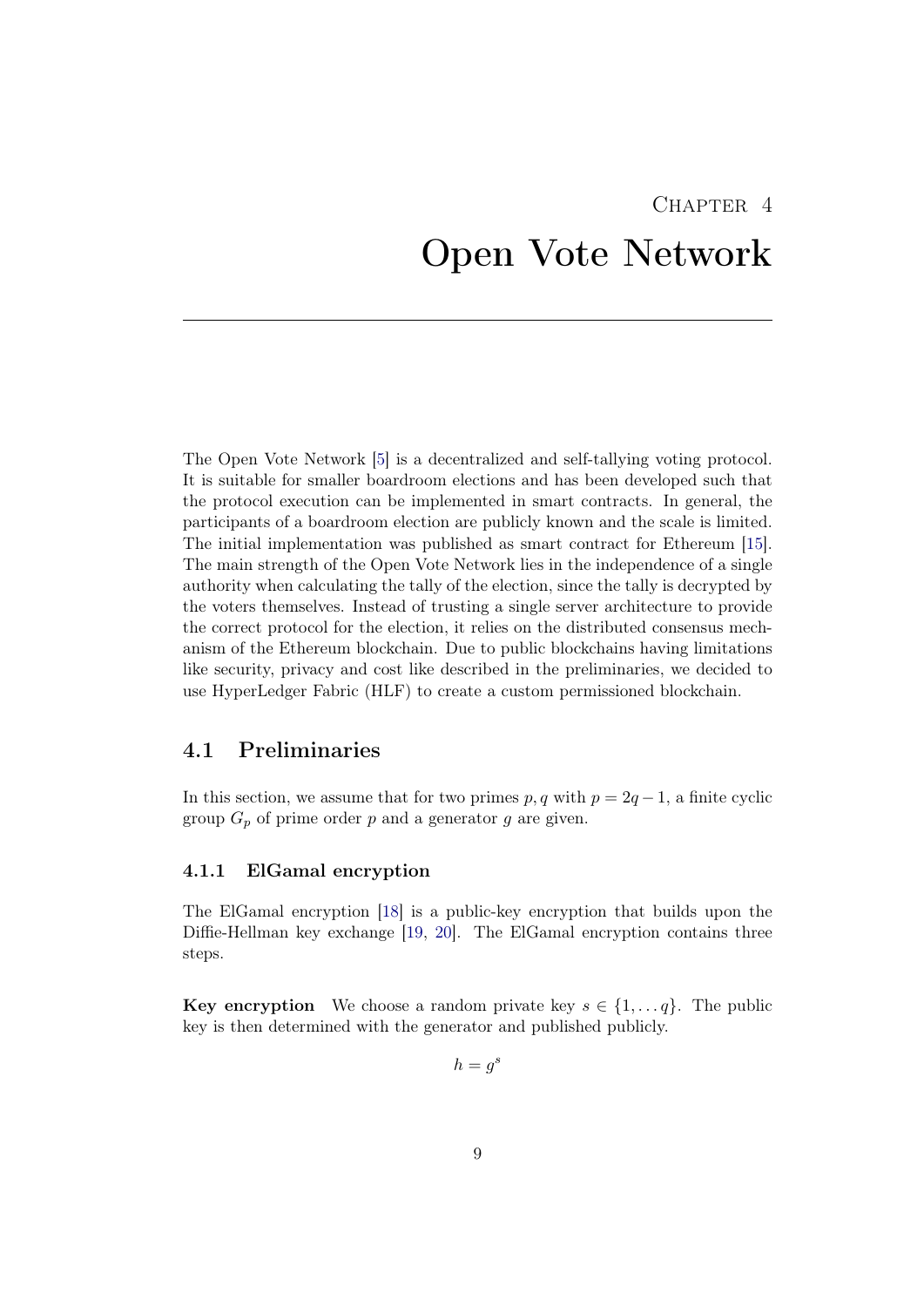4. OPEN VOTE NETWORK 10

**Encryption** The encrypted ciphertext  $c$  of a message  $m$  consists of the pair  $(x, y)$ . The message m must be an element of the finite cyclic group  $G_p$ . First, the sender chooses a random value  $r \in [0, q-1]$  and determines the encrypted parameters.

- $x = g^r \mod p$
- $y = m \cdot h^r \mod p$

Resulting in the ciphertext  $c = (x, y)$ 

**Decryption** For the decryption we then can determine the message  $m$  with the private key s as follows

$$
m = \frac{y}{x^s} \mod p
$$

The correctness of the equation follows by substituting

$$
y = m \cdot h^r \mod p = m \cdot (g^s)^r \mod p
$$
  
 $m = m \cdot g^{sr} \cdot (g^{rs})^{-1} \mod p$ 

### <span id="page-14-0"></span>4.1.2 Schnorr proof

The Schnorr proof [\[21\]](#page-33-7) is a proof of knowledge for discrete logarithms in a finite cyclic group  $G_p$  with a generator g. The proof can be made non-interactive via the Fiat-Shamir heuristic.

**Protocol** To prove the knowledge of  $s = \log_a h$  the prover executes following protocol:

- 1. the prover chooses random value  $r \in G_p$  and sends  $t = g^r$  to the verifier
- 2. the verifier replies with a random challenge  $c \in G_p$
- 3. the prover calculates  $x = r + cs$  and sends the response x to the verifier

The verifier validates the proof if  $g^x = th^c$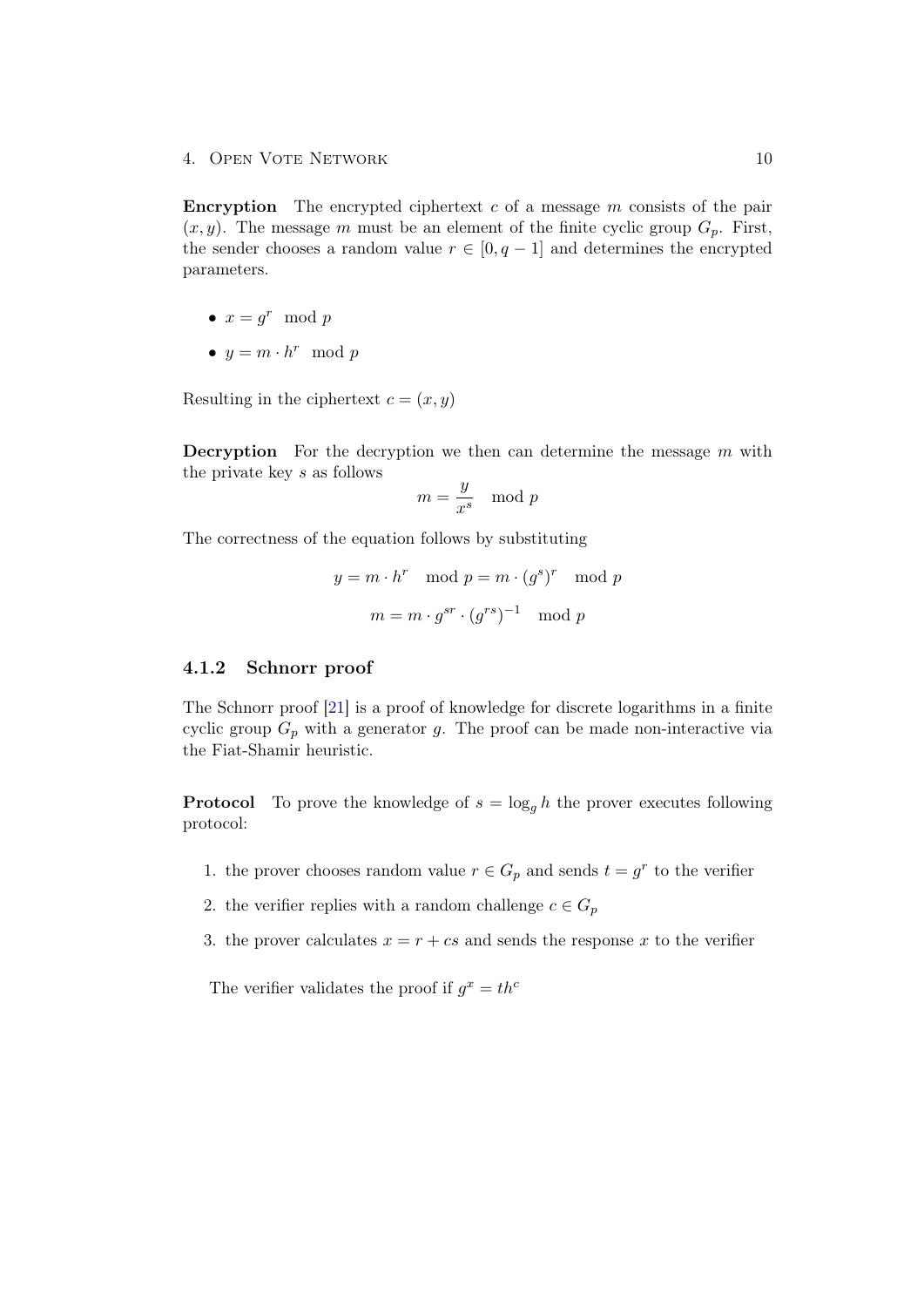4. Open Vote Network 11

Fiat-Shamir Heuristic The Fiat-Shamir heuristic [\[22\]](#page-33-8) is a technique for making interactive zero knowledge proofs non-interactive by choosing a cryptographic hash for the challenge in proof of knowledge. The Schnorr proof gets altered to following protocol to make it non-interactive:

To prove the knowledge of  $s = \log_a h$  the prover executes following protocol:

- 1. the prover chooses random value  $r \in G_p$  and sends  $t = g^r$  to the verifier
- 2. the prover chooses  $c = H(g, h, t)$ , where  $H()$  is a hash function
- 3. the prover calculates  $x = r + cs$  and sends the response x to the verifier

The verifier validates the proof if  $g^x = th^c$ 

## <span id="page-15-0"></span>4.2 Protocol

The Open Vote Network is a two-round protocol for voters with an optional third round for vote commitment. In the first round, all voters sign up for a particular voting instance and present their intention to participate in the election. In the second round, the voters broadcast their votes. With the self-tallying property of the protocol, every voter is able to tally the result of the election by themselves.

**Setup** For the election a finite cyclic group  $G_p$  of prime order p and a generator  $g \in G_p$  is specified by an authority or distributed by n voters. A list of eligible voters  $(P_1, P_2, \ldots, P_n)$  is established and each voter  $P_i$  selects a private key  $x_i \in_R$  $\mathbb{Z}_q$ . The  $ZKP(x_i)$  is a Schnorr proof made non-interactive with thie Fiat-Shamir heuristic like explained in the preliminaries.

**Round 1** / Sign up Every voter  $P_i$  broadcasts his voting key  $g^{x_i}$  to the bulletin board together with a zero-knowledge-proof  $ZKP(x_i)$  to prove the knowledge of a secret key. At the end of the sign up phase all voters validate the zero knowledge proofs of the other voters and compute a list of reconstruction keys:

$$
Y_i = \prod_{j=1}^{i-1} g^{x_j} / \prod_{i+1}^{n} g^{x_j}
$$

By setting  $Y_i = g^{y_i}$ , we can ensure that  $\sum_i x_i y_i = 0$ .

**Round 2** / **Voting:** Every voter broadcast their vote  $g^{x_i y_i} g^{v_i}$ , where  $v_i \in$  $\{0, 1\}$ , and a one-out-of-two zero knowledge proof to show a valid vote  $v_i$  with the Cramer, Damgard and Schoenmakers (CDS) [\[23\]](#page-33-9) technique.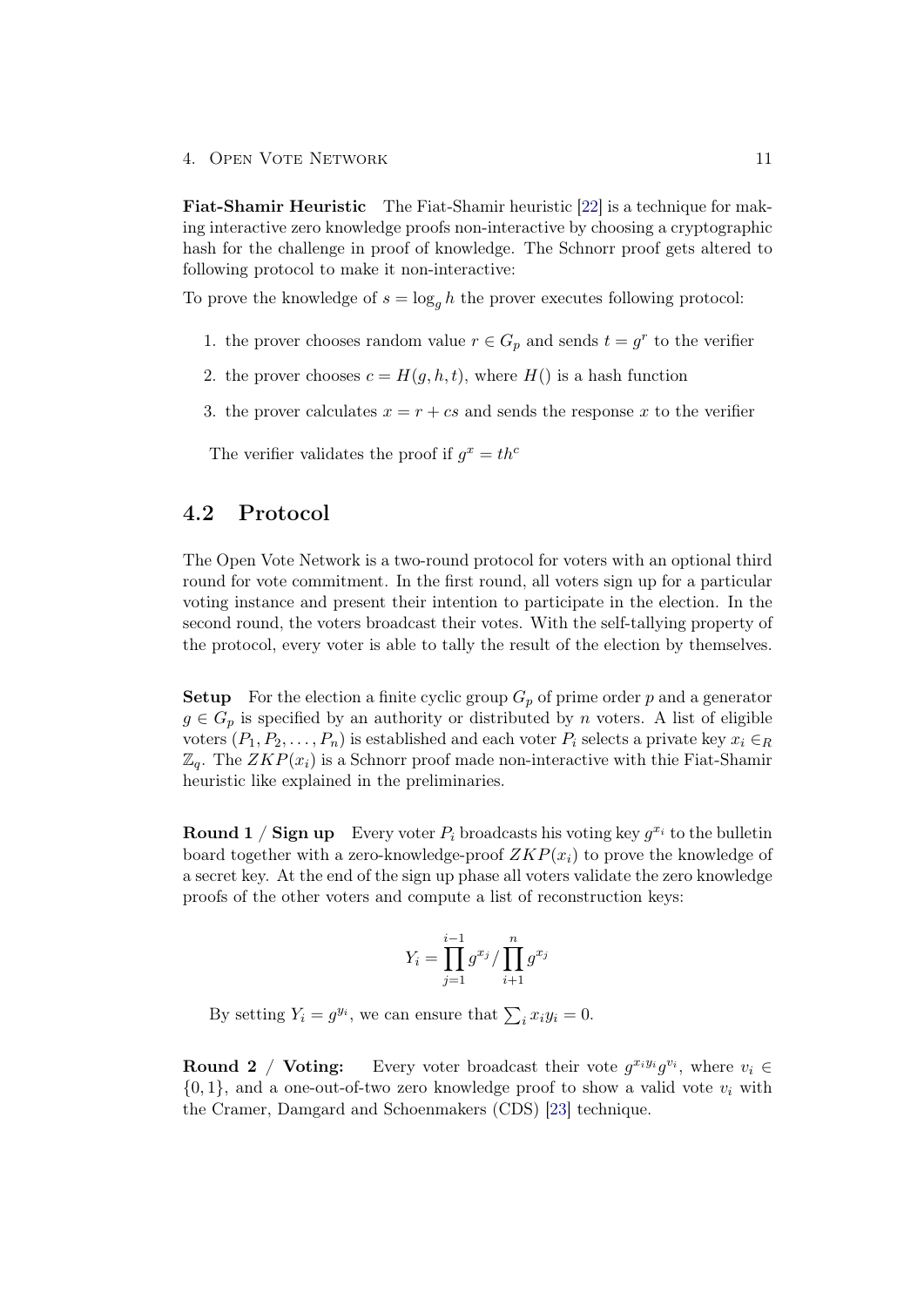Tallying: All zero knowledge proofs are then verified and the tally is computed homomorphically with  $\prod_i g^{x_i y_i} g^{v_i}$ . Since  $\prod_i g^{x_i y_i} = 1$ , we can calculate the result with the discrete logarithm of  $g^{\sum_i v_i}$ . The discrete logarithm is bounded by the number of voters and thus easily solvable.

For the tally to be computed correctly and the election to succeed, it is necessary that all voters who sign up for the election, cast a vote in the voting phase. Note that the last voter who casts his vote could calculate the tally and its result before publishing his vote. This problem is tackled with an additional round, where voters commit to their vote.

## <span id="page-16-0"></span>4.3 Implementation

To adapt the Open Vote Network to the HyperLedger Fabric framework, we implemented the protocol by defining the assets that are stored in the distributed ledger and the transactions that change these assets.

## <span id="page-16-1"></span>4.3.1 Assets

In a financial ledger we have a transfer as an asset and the transfered amount as a field in the asset. Similarly we create assets for a voting system by defining the asset model for the permissioned blockchain.

Participant The participant asset defines a user in our network that is connected to a real identity. We differentiate between an AdminParticipant, who participates as an administrator and therefore can create a voting with eligible voters, and a VoterParticipant, who can be an eligible voter for some voting asset instance. Only the identity that has the correct access rights can see and interact with its participant instance.

participantKey: key of participant instance

Voting The Voting asset is one instance of an election. Only AdminParticipants can create a voting asset. Read and update is enabled also for VoterParticipants, since voters can calculate the tally by themselves.

votingKey: key of voting instance

state: current phase of the election

whitelist: array of eligible voters

order: order p of the finite cylcig group  $G_p$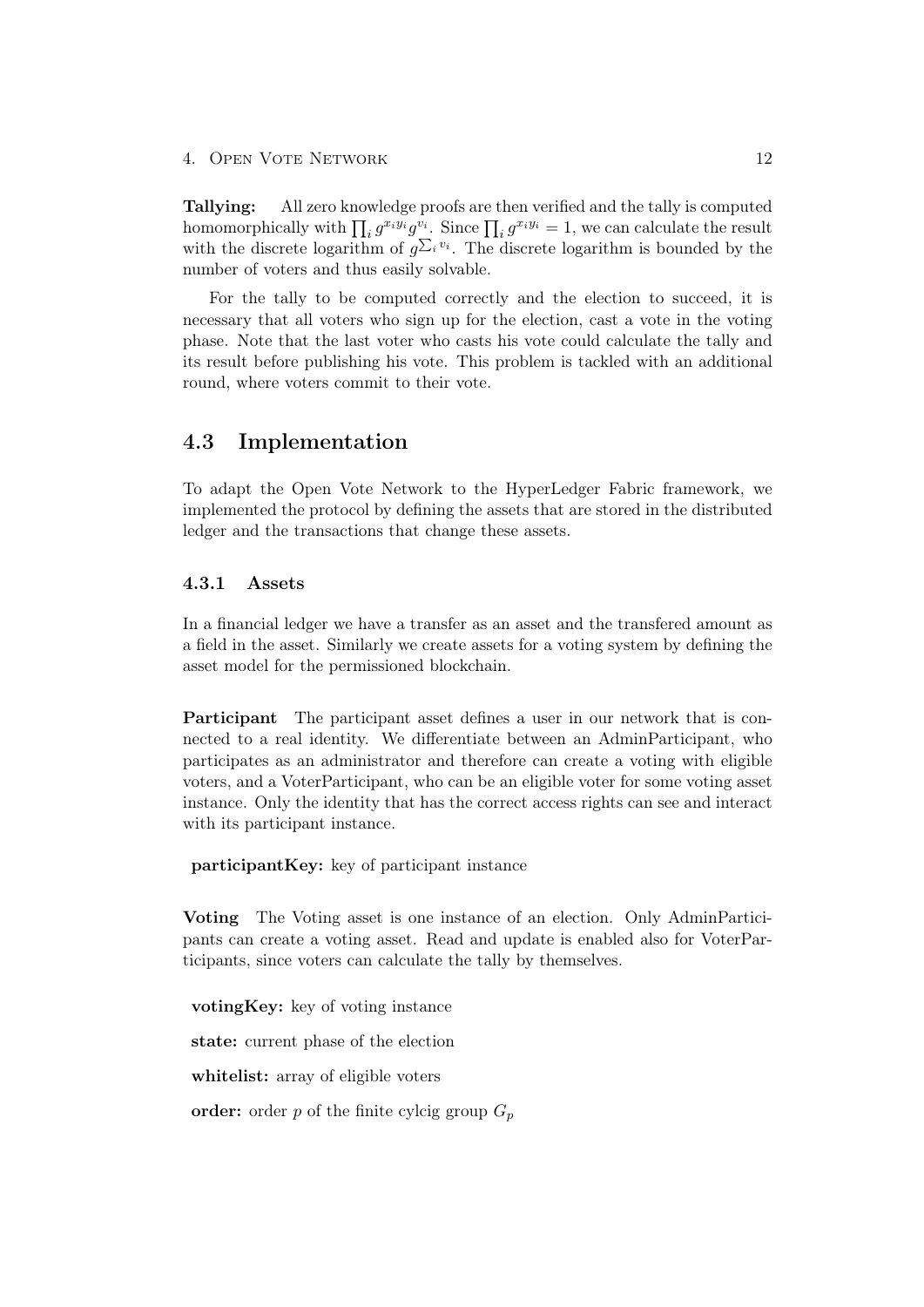4. Open Vote Network 13

**gen:** generator g in  $G_p$ 

tally: homomorphic tally of the votes

Voter The Voter asset is one instance connecting a participant to a specific voting instance. In this way we have a platform that enables the creation of multiple votings by allowing a participant to have one voter instance per voting if eligible. The voter asset is publicly readable, but creation and update is restricted to the identity with the correct assess rights.

voterKey: key of voter instance

publicKey: public key of voter for encrypted messaging

hash: challenge used in  $ZKP(x_i)$ 

sig: signature used in  $ZKP(x_i)$ 

reconstructedKey: key for decryption of tally

vote: encrypted vote

hashedVote: commitment to vote

voting: reference to voting asset

participant: reference to participant asset

### <span id="page-17-0"></span>4.3.2 Transactions

For the transactions that we want to create, we have a specific flow for the voting protocol.

CreateVoting: The CreateVoting transaction is straightforward, since the parameters given with the transaction call are just stored in a new voting asset. Only AdminParticipant can issue this transaction.

EnableVoter: An additional transaction for adding eligible voters if not already added during the CreateVoting transaction. Only AdminParticipant can issue this transaction.

StartSignup: The StartSignup transaction can be issued to update the state of a voting asset. Before this transaction is issued, the CreateVoter transaction cannot be issued. Only AdminParticipant can issue this transaction.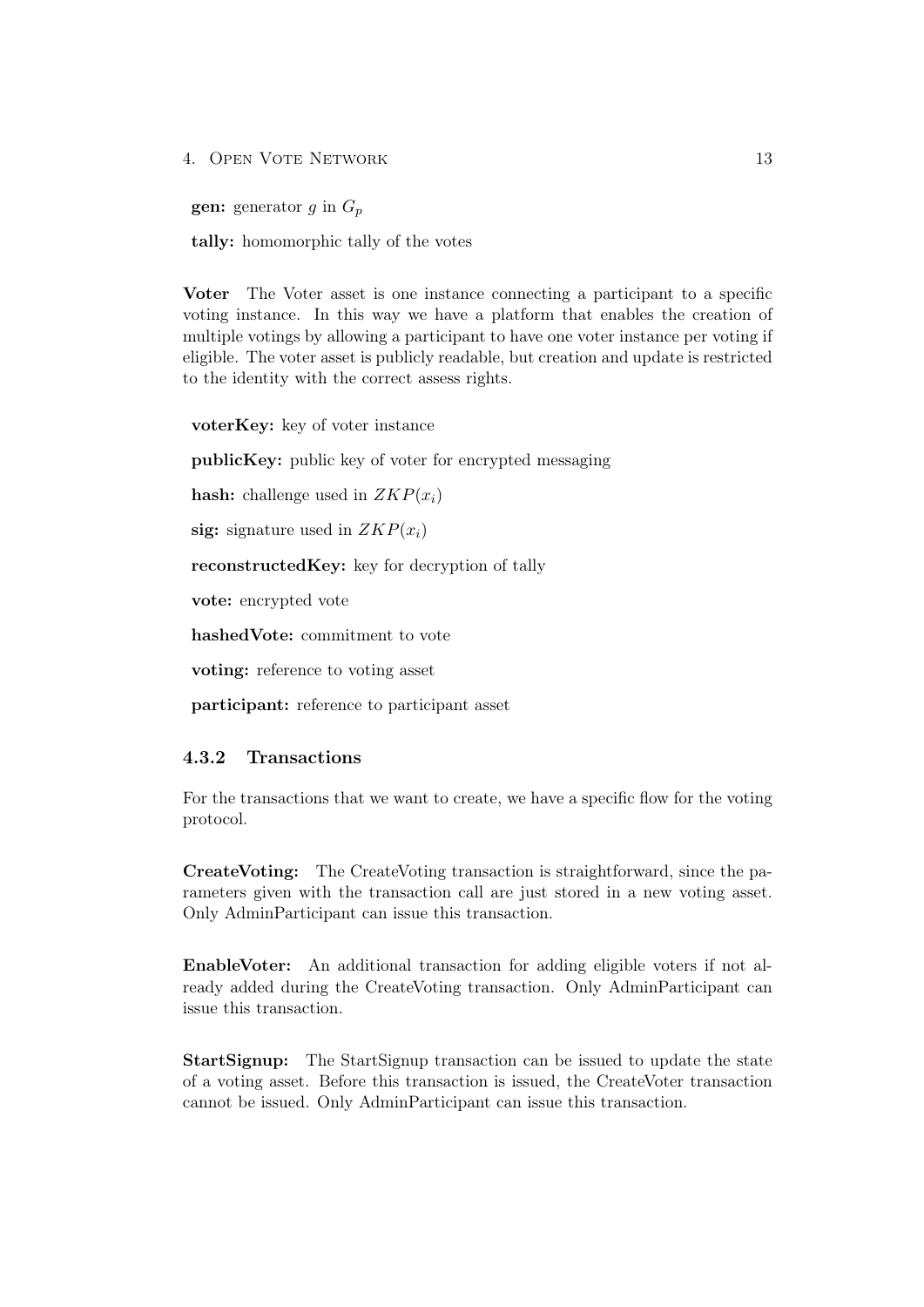### 4. Open Vote Network 14

CreateVoter: The CreateVoter transaction checks whether the voting asset is in the SIGNUP state and creates the voter asset with references to the participant and the voting asset. Only VoterParticipant can issue this transaction.

StartVoting The StartSignup transaction can be issued to update the state of a voting asset. In this transaction all voters private key is checked for validity with Schnorr proof explained in the preliminaries section. Before this transaction is issued, the Vote transaction cannot be issued. Only AdminParticipant can issue this transaction.

Vote The Vote transaction checks whether the voting asset is in the VOTING state and updates the voter asset of the participant regarding the specified voting. Only VoterParticipant can issue this transaction.

StartTallying The StartTallying transaction checks whether all registered voters have broadcasted their vote and all votes are valid. AdminParticipants and VoterParticipants can issue this transaction.

There are some additional transactions implemented, two for checking the two zero knowledge proofs for valid secret keys and valid votes, and one transaction for computing the tally from the broadcasted votes.

## <span id="page-18-0"></span>4.4 Conclusion

With the Open Vote Network adapted to HyperLedger Fabric, we provide an implementation that increases security and privacy through explicit handling of access control in the blockchain architecture. Additionaly, a permissioned blockchain lacks the necessity of cryptocurrency payments for transactions or execution of code, since miners do not need to be to incentivized. Members in the consortium that have an interest in the execution of the protocol handle the mining of the transaction by themselves.

The problem with OVNet is the limitation on the number of voters and scalability issues due to necessity that every voter needs to participate in the decryption phase. This aspect could be improved in a future work. Another point that could be improved upon are the key parameters used in the protocol. Currently the standard variable types with 64 bit are used for numbers like the prime order or the generator. Extending these variables and the transactions to support array types would increase the security of the protocol greatly. The focus lied here mostly on access control and leverage of privacy and usability.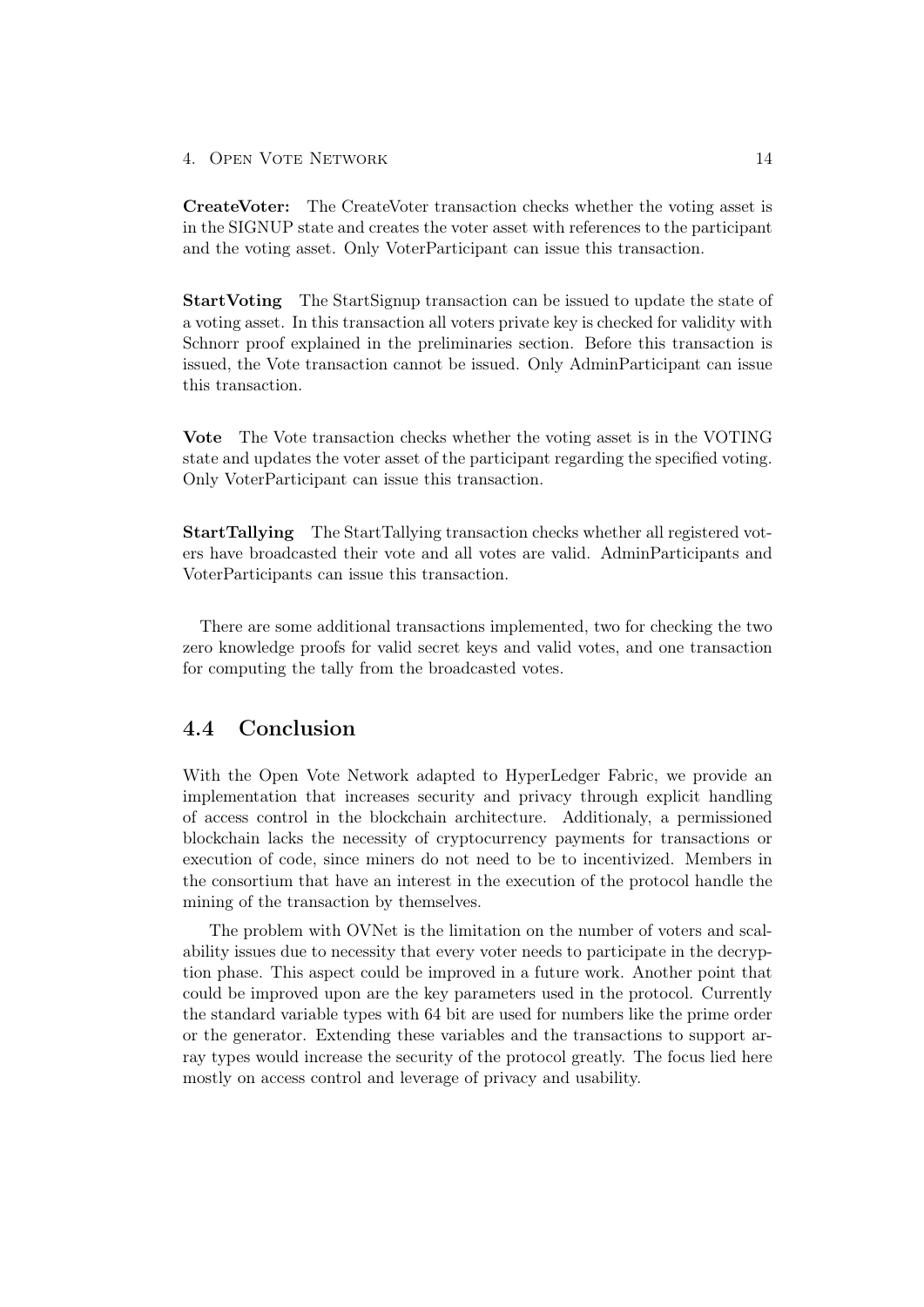# <span id="page-19-0"></span>CHAPTER<sub>5</sub> Homomorphic Voting

The OVNet is limited in its scalability and therefore only suitable for boardroom elections. To improve and provide different protocols using blockchains, we want to introduce an alternative implementation building upon Berner's thesis [\[1\]](#page-32-0).

The protocol proposed by Berner is a voting system with distributed homomorphic encryption and threshold decryption. This allows removing trust from a single authority while at the same time keeping the protocol scalable regarding the number of voters. The initial implementation only used the blockchain as an immutable database to store the hashed voting data. We propose that the blockchains consensus mechanism can also enforce the execution of the whole protocol. For this purpose we filtered out the main components of the protocol and implemented two versions that differ in the key generation for the election system.

In the first voting system we have a Shamir's secret sharing [\[12\]](#page-32-12), where an independent authority generates a random polynom of grade  $t$ , a secret key s and a public key h for the election. This version uses a different key generation mechanism than the work of Berner. The protocol is faster since there is no need for distributed generation of shares. The disadvantage is the trust set in a single authority and the fact that the private key is known to an authority.

In the second improved version we use Pedersen's distributed key generation [\[24,](#page-33-10) [25\]](#page-33-11) for generating a random polynom of grade t and shares for the decryption. In this way the private key is never generated.

## <span id="page-19-1"></span>5.1 Preliminaries

For this preliminaries section we assume that a finite cyclic group  $G_p$  of prime order p satisfying  $p = 2q - 1$  for another prime q, a generator g, a secret key  $s \in [0, q-1]$  and numbers n, t with  $t \leq n$  is given. The generation of this parameters is explained later in the protocol section.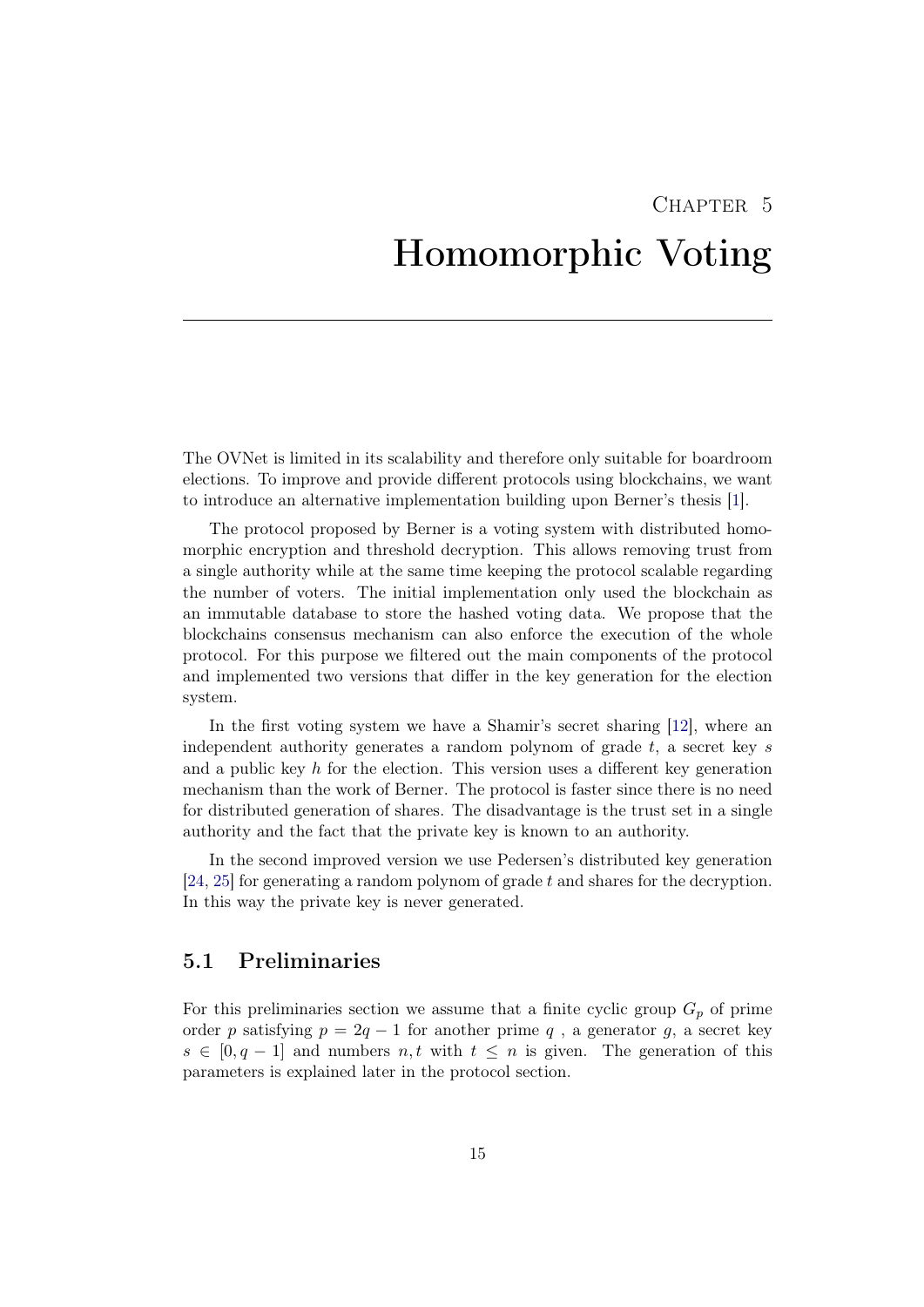### <span id="page-20-0"></span>5.1.1 Shamir's Secret Sharing

The basic idea of Shamir's Secret sharing [\[12\]](#page-32-12) is that each point of a polynom of grade  $t-1$  can be reconstructed with t random points on this polynom. The secret key can then be generated at position  $x = 0$  of the polynom. To determine secure parameters for the encryption system, the values must be chosen such that the decisional Diffie-Hellman (DDH) [\[19,](#page-33-5) [20\]](#page-33-6) assumption is satisfied. To generating a secret key we proceed as follows:

1. We choose a random polynom  $s(x)$  of grade  $t-1$ , where t denotes the threshold for the minimum number of subkeys necessary to determine the private key

$$
s(x) = a_0 + a_1 x + a_2 x^2 + \dots + a_{t-1} x^{t-1} \mod q, \quad 0 \le a_i < p
$$

2. The private key s equals  $s(0)$  and is kept secretly. The public key is published to the blockchain.

$$
h = g^s \mod p
$$

3. For all *n* decryptors a value  $x_i$  with  $i \in [1..n]$  is randomly selected and a pair  $(x_i, s(x_i))$  is created. While  $x_i$  is published publicly, the share  $s(x_i)$  of the i-th decryptor is encrypted.

To determine the private key from the shares, we construct the polynom with lagrange interpolation at  $x = 0$ . The lagrange polynom is calculated with the  $x_i$ values publicly available for each decryptor:

$$
\lambda_i(0) = \prod_{j=1, j \neq i}^k \frac{-x_j}{x_i - x_j} \mod q
$$

In this equation the product is taken from k decryptors, which needs to be at least the threshold  $t$  to determine the correct private key:

$$
s(0) = \sum_{i=0}^{k} s(x_i)\lambda_i(0) \mod q
$$

### <span id="page-20-1"></span>5.1.2 Pedersen Distributed Key Generation

The Pedersen DKG [\[24,](#page-33-10) [25\]](#page-33-11) is a distributed version of Shamir's Secret Sharing [\[12\]](#page-32-12), where each decryptor executes a Shamir's Secret Sharing. Every decryptor creates a polynom and shares for the other decryptors.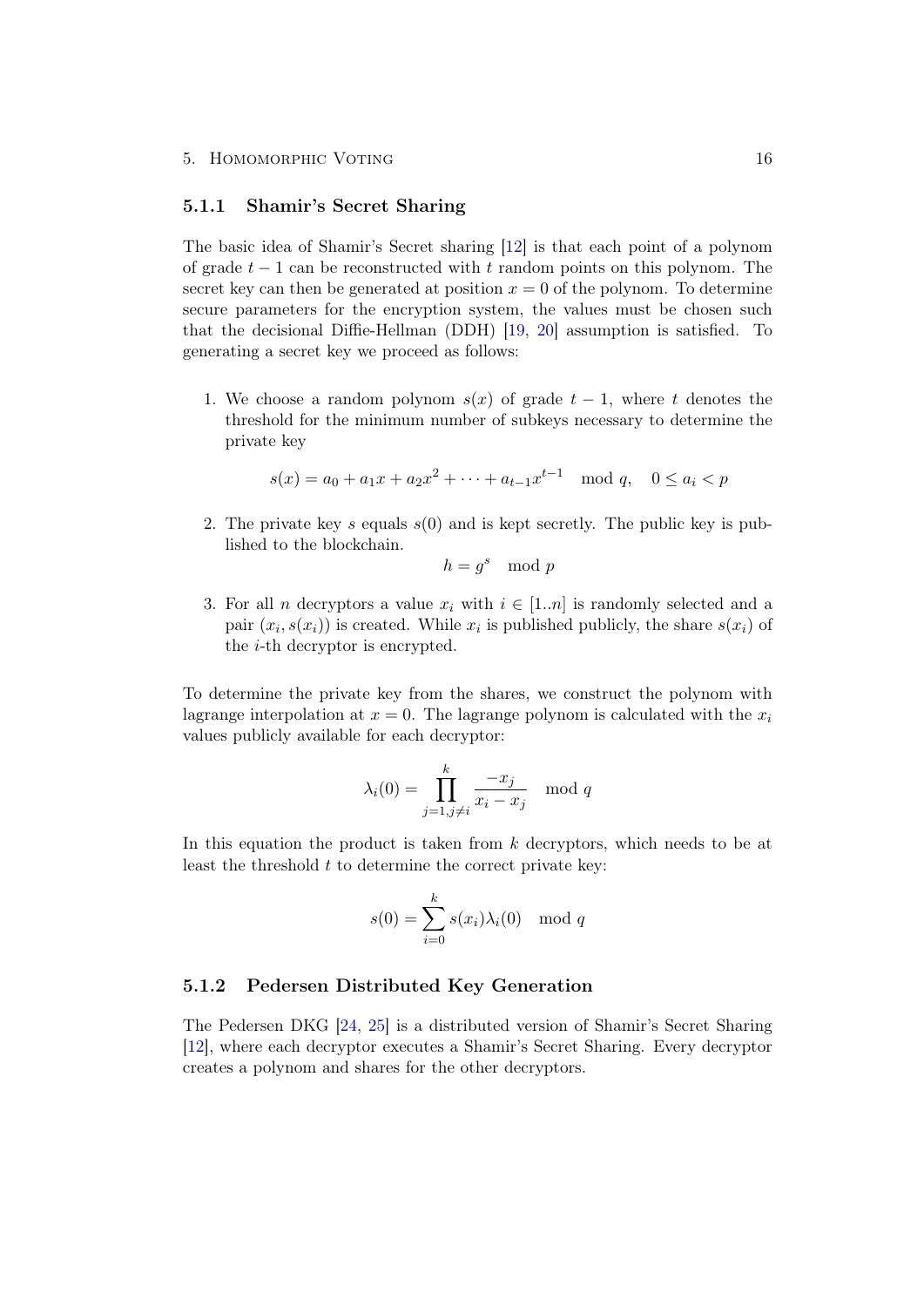#### 5. HOMOMORPHIC VOTING 17

1. Every decryptor  $D_i$  receives a value  $x_i$  publicly on the bulletin board with  $i \in [1..n]$  and every decryptor  $D_i$  selects a random polynom of degree  $t-1$ .

$$
s_i(x) = a_{i0} + a_{i1}x + a_{i2}x^2 + \dots + a_{it-1}x^{t-1} \mod p
$$

The coefficients  $a_{ik}$  are kept secret and every decryptor  $D_i$  sends the value  $s_i(x_j)$  with  $j = 1, ..., n$  encrypted with the signature to the decryptor  $D_j$ .

2. Every decryptor  $D_i$  evaluates  $h_i(x)$ 

$$
h_i(x) = g^{s_i(x)}
$$
 mod  $p = g^{a_{i0}} \cdot g^{a_{i1} \cdot x} \cdot \dots \cdot g^{a_{it-1} x^{t-1}}$  mod  $p$ 

The coefficients  $h_{it}$  of  $h_i(x)$  are then published to the public bulletin board, where  $h_{i0} = g^{a_{i0}}, h_{i1} = g^{a_{i1}}, \ldots$ 

3. Every decryptor  $D_j$  validates the  $h_{it}$  with the received shares  $s_i(x_j)$  and reports decryptors with invalid provided shares.

$$
h_i(x_j) = g^{s_i(x_j)} = \prod_{t=0}^{t-1} (h_{it})^{x_j^t}
$$

If a corrupt decryptor  $D_i$  is reported from multiple decryptors, the parameters are reinitialized such that  $h_{it} = 1$ ,  $a_{it} = 0$  for  $t \in [1..(t-1)]$  and  $s_i(x_j) = 0$  for  $j \in [1..n]$ 

4. The decryptors  $D_i$  determine their private share.

$$
s_i = \sum_{j=1}^n s_j(x_i) \mod p
$$

And every decryptor validates the public key.

$$
h = \prod_{j=1}^{n} h_{j0} \mod p
$$

From this part the same last two steps like in the Shamir's Secret Sharing can be executed to calculate the lagrange interpolation for the position  $x = 0$ . The disadvantage in this case is that the private key will get generated. Another option is to prevent this by executing a different protocol and generate only partial decryption. A protocol that does this is explained next.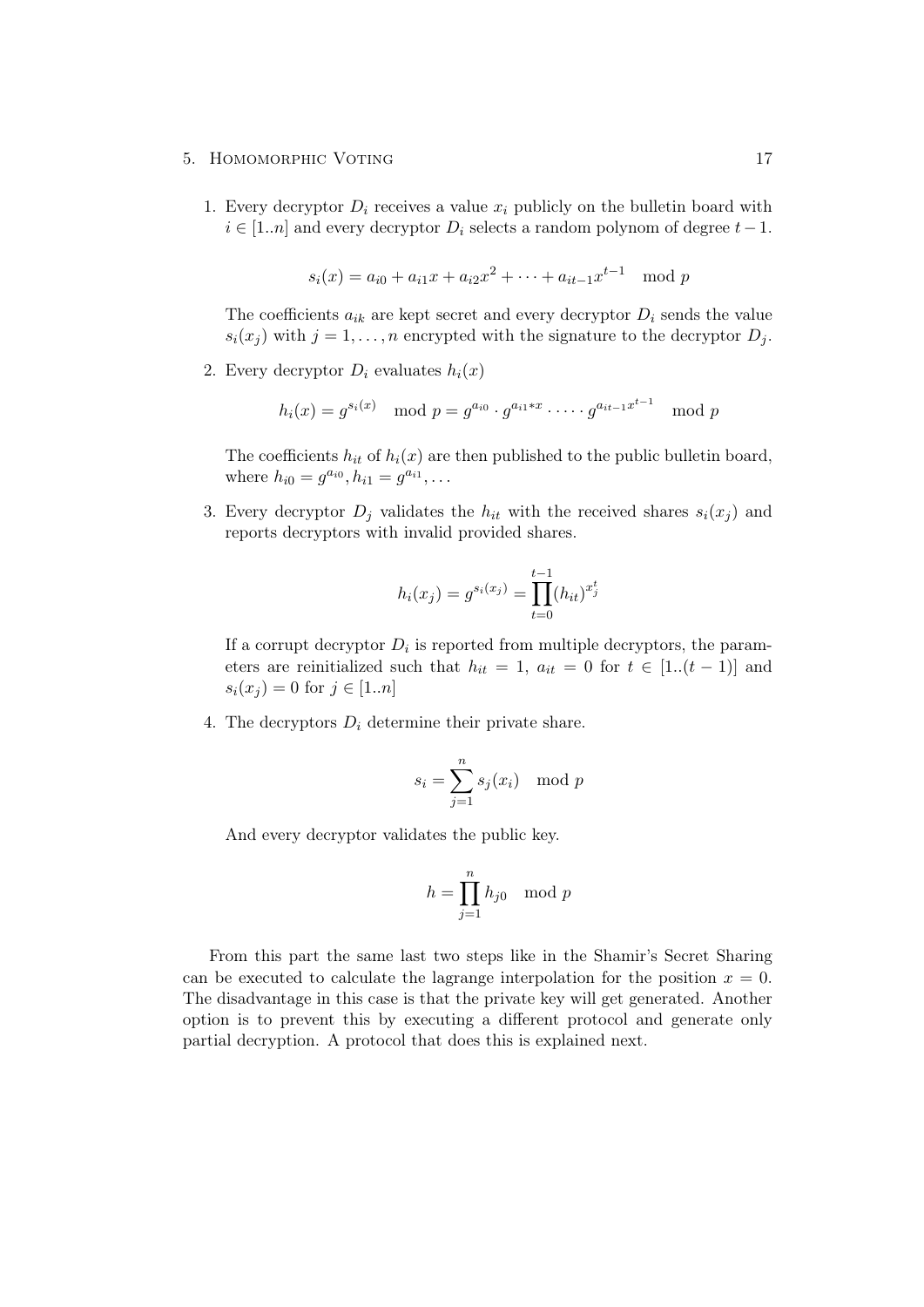### <span id="page-22-0"></span>5.1.3 Partial threshold decryption

We assume to have a ElGamal encrypted message  $tc(tx, ty)$ 

1. Every decryptor  $D_i$  takes his share  $s_i$  and generates a subkey  $w_i$ 

$$
w_i = t x^{s_i} \mod p
$$

With this subkeys we can reconstruct the message without determining the private key by solving

$$
tx^s = \prod_{j=1}^k w_i^{\lambda_i} \mod p
$$
  

$$
tm = ty \cdot tx^s \mod p
$$

In this way  $tm$  is the decryption of  $tc$  and the private key  $s$  has never been determined.

## <span id="page-22-1"></span>5.2 Protocol

1. Decision of election parameters: The authorities decide on a finite cyclic group  $G_p$  of prime order p, such that  $p = 2q - 1$  for another prime q. A generator g for a subgroup of  $G_p$  is created such that g is a quadratic residue of  $G_p$ , meaning for a random integer x, the generator g satisfies:

$$
x^2 \equiv g \mod n
$$

In this way the generator g, creates a subgroup of  $G_p$  that only contains quadratic residues. Meaning that with the information of  $g<sup>r</sup>$  mod p being a quadratic residue or not, there is no additional information gained for the value of  $g^{sr}$ mod  $p$  and the subgroup contains at least  $q$  elements. The secret key  $s$  has to be chosen in the interval  $s \in [0, q-1]$ .

2. Key generation: In this step of the process our two versions differ. In our first implementation we use the Shamir's Secret sharing, where a single admin authority creates a secret key and distributes the shares to the decryption authorities. The distribution of the shares needs to be private between the authority and the decryptors, for this the shares are encrypted via ElGamal encryption. The downside to this protocol is that the private key is known by the admin authority and even is determined by the decryption authorities when decrypting the tally.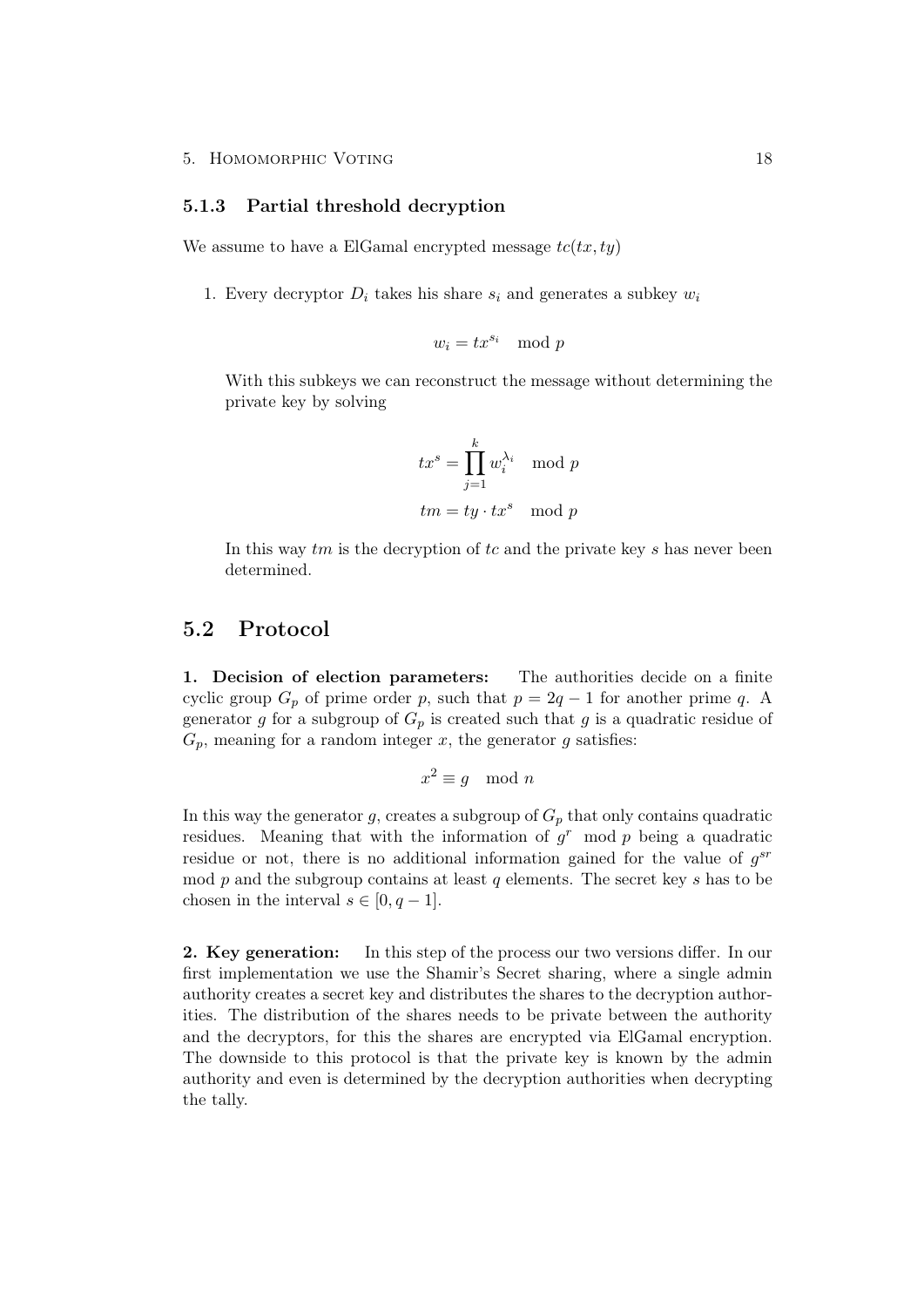In the second implementation we improve this aspect and determine the private key of the election with Pedersen's distributed key generation protocol explained in the preliminaries. The advantage is that with the partial threshhold decryption also explained in the preliminaries, the private key is never fully determined, since we use partial subkeys to decrypt the tally of the election.

The result of both protocols is a secret key s and public key for the election system that can be used to cast votes, where

$$
h = g^s
$$

3. Voting and Tallying: When the setup for the election system is done, voters  $V_i$  can cast their votes encrypted with ElGamal encryption system  $c_i =$  $(x_i, y_i)$  and the public key of the election. In order to tally encrypted ciphertexts, the messages that represent the votes need to have a special form. For this purpose we choose a value  $m_0$  from the finite cyclic group  $G_p$  that represents the binary value 0. The inverse  $m_1 = m_0^{-1}$  then represents the binary value 1 for elections with two vote options.

The tally of all votes can then be computed homomorphically without decrypting the votes beforehand

$$
tx = \prod_{i=1}^{n} x_i \mod p \qquad \qquad ty = \prod_{i=1}^{n} y_i \mod p
$$

4. Decryption: After the tally has been computed we have an ElGamal encrypted message  $tc(tx, ty)$ .

With a zero knowledge proof the decrypting authorities proof that the used share is valid. For the proof a Schnorr proof made non-interactive with the Fiat-Shamir heuristic can be used.

$$
\log_g g^{s_i} = s_i = \log_{tx} w_i
$$

If all shares are valid the encrypted tally can be decrypted by reconstructing the private key with Lagrange interpolation like explained in the preliminaries with Shamir's secret sharing or with partial threshold decryption to determine the decrypted tally without calculating the private key with Pedersen's distributed key generation. This leads to a decrypted message  $tm = m1^{y-n}$ , where y is the number of yes (binary 1) and  $n$  is the number of no (binary 0) votes.

To receive the tally out of this message the value  $y - n$  can be determined via the discrete logarithmus, which is a hard problem. But since the number of voters is relatively small, we can calculated the discrete logarithm for example via baby-step giant-step algorithm [\[26\]](#page-33-12).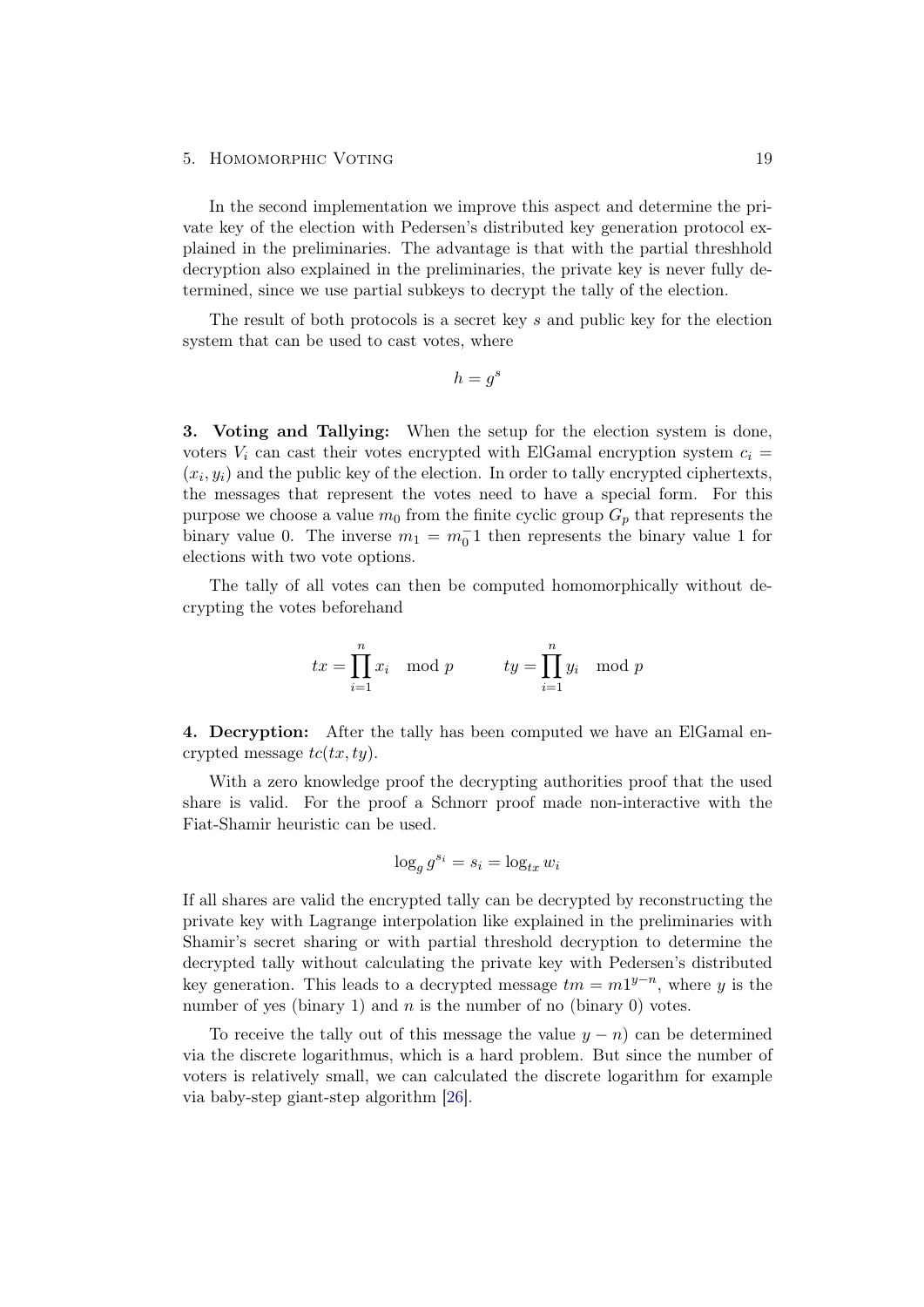## <span id="page-24-0"></span>5.3 Implementation

To adapt the protocol to HyperLedger Fabric, we take a similar approach like in the Open Vote Network example. For this we first define what assets the ledger maintains. In a second step we focus on the defined transactions for the blockchain, their implementation and how they update the assets.

## <span id="page-24-1"></span>5.3.1 Assets

We have three different asset types that interact with each other. First there are the participant assets, which are actors inside the business network application that represent the outside identities. Then we have the voting assets that represent the election system split up in a publicly available asset called PublicVoting and a private asset called SecretVoting, which is only available for specific AdminParticipants. As last asset type there is the voter asset types, which is also split up in a publicy available asset called PublicVoter and a private assets called SecretVoter that are only available for VoterParticipants with the correct access rights.

AdminParticipant: The AdminParticipant is an administrator/authority for the election system. With the role of an administrator we can create voting assets and new elections.

participantKey: key of participant instance

VoterParticipant: The VoterParticipant is a participant inside the network that represents an outside voter. Every voter is an AdminParticipant and can therefore create its own elections, since the VoterParticipant inherits from AdminParticipant.

participantKey: key of participant instance

PublicVoting: An instance of the PublicVoting asset is always created together with an instance of the SecretVoting asset. It represents one specific election and contains all necessary parameters for the successful execution of the protocol. Everyone can create an instance, but only the creator of the instance is able to update the particular PublicVoting and SecretVoting instance.

The necessary parameters are a unique identifier for referencing particular instances, a state enumeration parameter that indicates the current phase of the election, decryption parameters that are necessary for the decryption phase, execution parameters like the prime order  $p$  of the finite cyclic group  $G$ , the generator  $q$  and the threshhold  $t$ , and result parameters for the tally.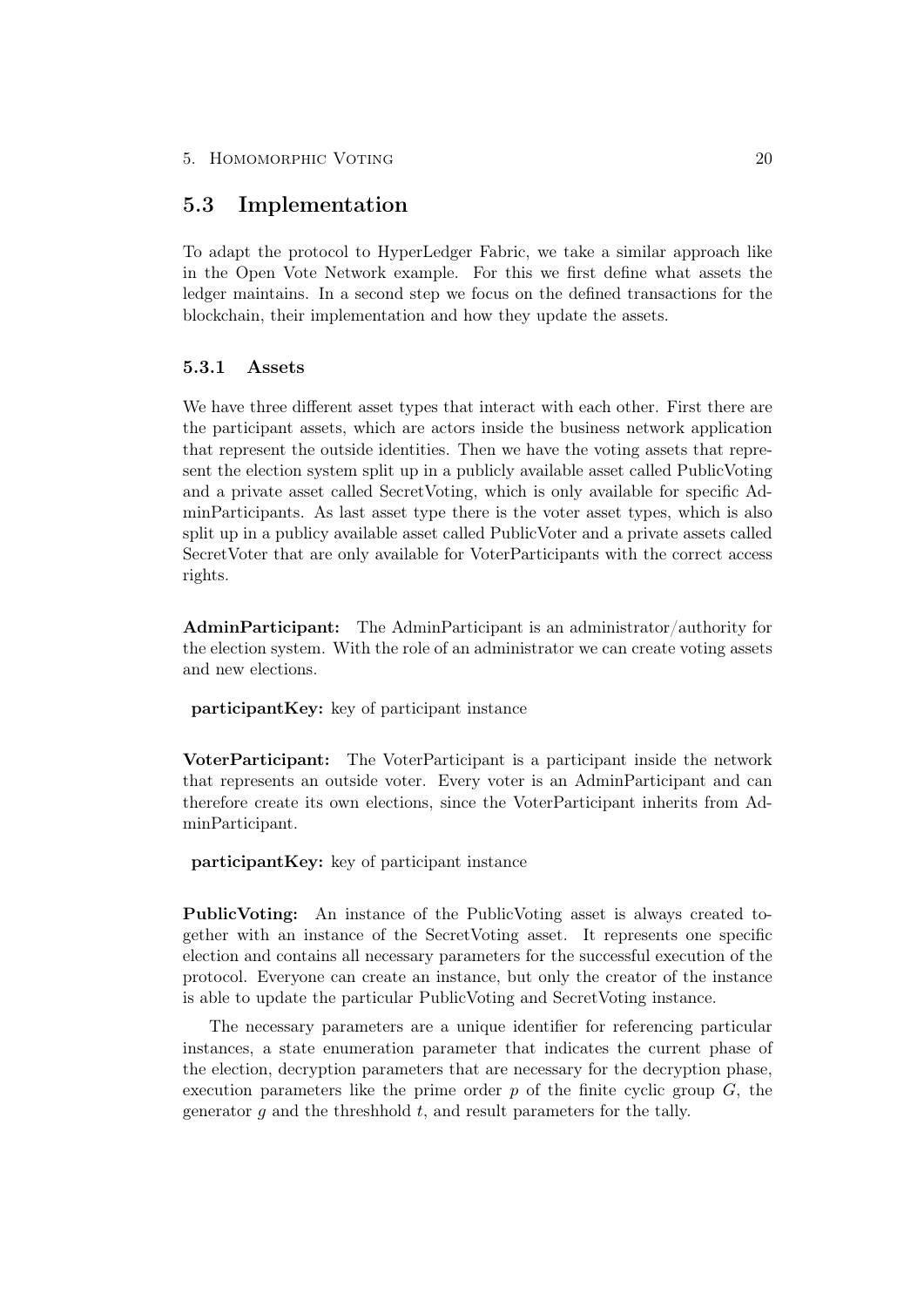#### 5. HOMOMORPHIC VOTING 21

Depending on the key generation process (Shamir or Pedersen), different access control permissions for updates of the asset instance is established.

votingKey: key of voting instance state: current phase of the election whitelist: array of eligible voters decryptors: array of participating decryptors points: points for lagrange interpolation of the decryptors votes: array of valid votes  $m_0, m_1, \ldots$ order: order of the finite cylcig group G sub: order q of the subgrouf of  $G_p$ **gen:** generator  $g$  in  $G$ threshold number of decryptors needed for decryption publicKey: public key of the election for encrypting votes

tallyX, tallyY: homomorphically tallied ElGamal encrypted votes

SecretVoting: The SecretVoting asset contains further data for the election system that need to be kept private and hidden from voters and other authorities. Here we store the coefficients of the randomly generated polynom for the e-voting protocol. Depending of the key generation (single or distributed), the shares are also stored in this asset.

A single instance of an election is divided into two instances of the PublicVoting asset and the SecretVoting asset, because at the time of development of this application, there was no possibility to specify different access permissions on different attributes of an instance.

votingKey: key of voting instance secretKey: secret key of the election shares: shares of the private key coefficients: coefficients of the generated random polynom

The SecretVoting asset is empty if the private key, the random polynom and the shares are generated distributed via Pedersen's DKG. The fields are therefore declared optional. In the version with Pedersen's DKG, the SecretVoting asset is ignored.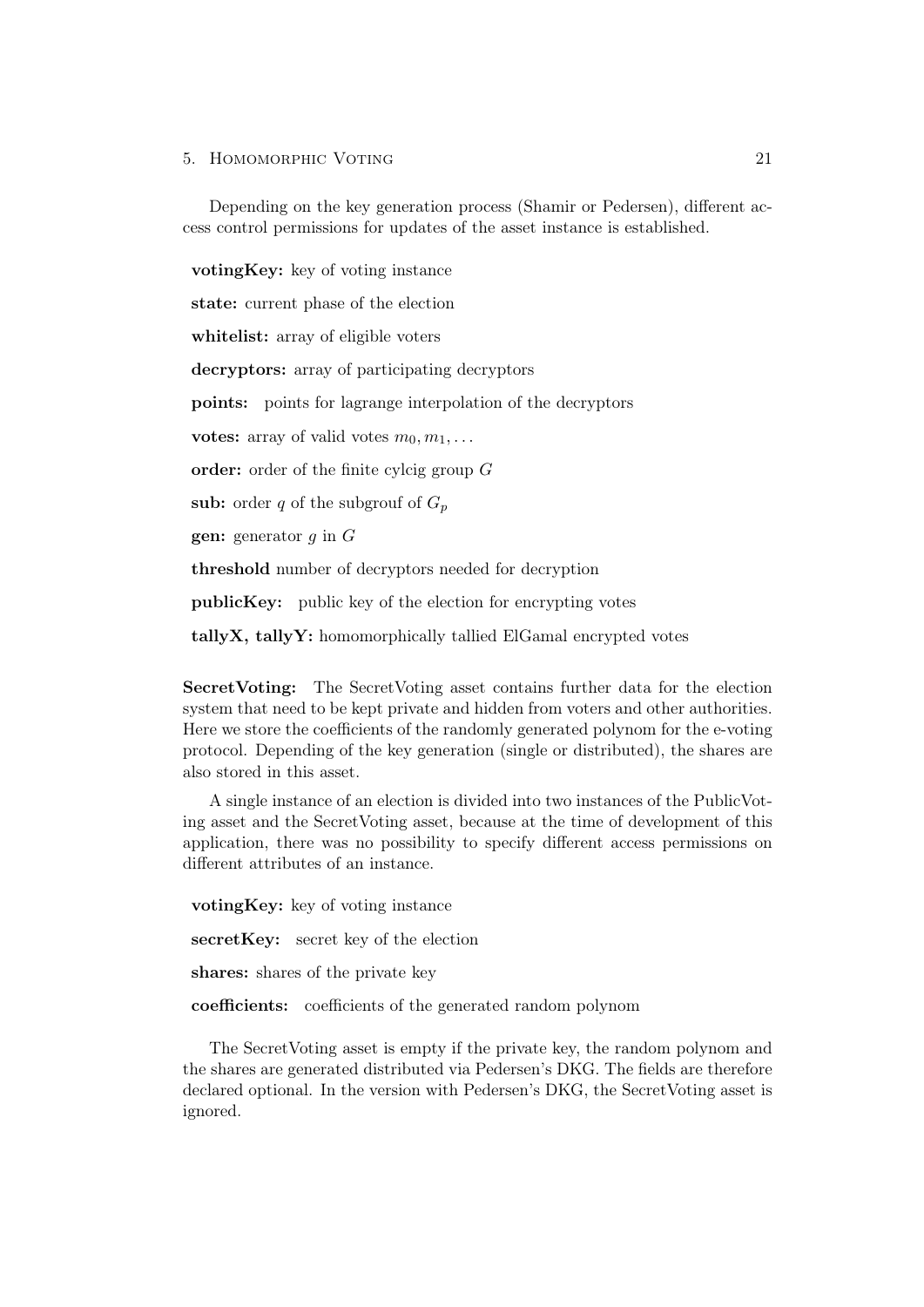PublicVoter: An instance of the PublicVoter asset is created together with an instance of the SecretVoter asset on sign up of a VoterParticipant to a particular election. In this way our application can have multiple elections, since we generate for each election a new voter pair referencing a particular voting for a VoterParticipant. The PublicVoter asset defines publicly available attributes of a voter, encrypted parameters for shares and votes and parameters necessary for zero knowledge proofs for the voter's secret key and for the validity of the vote.

Note that ( $messageX$ ,  $messageY$ ) is the ElGamal encrypted share of the voter on the election's private key and that (voteX, vote Y) is the ElGamal encrypted vote of the voter. The (voteX, voteY) for all voters is homomorphically tallied in the tallying phase and the result is then stored in the corresponding instance of the PublicVoting asset.

voterKey: key of voter instance

publicKey: public key of voter for message encryption

hash: challenge used in  $ZKP(x_i)$ 

sig: signature used in  $ZKP(x_i)$ 

shareHash: challenge used in  $ZKP(s_i)$ 

sigHash: signature used in  $ZKP(s_i)$ 

**point:** interpolation point for share  $s_i$ 

messageX, messageY: encrypted share distributed from authorities

voteX, voteY: encrypted vote

decryptor: published part of key when participating in decryption

lagrange: published lagrange coefficient when participating in decryption

voting: reference to voting asset

participant: reference to participant asset

SecretVoter: The SecretVoter asset contains further data for a voter in a particular election that need to be kept private and hidden from the other participants in the network. Here we store the secret key of the voter and the share on the private key of the election used in the decryption phase if the voter wants to take part in the decryption.

voterKey: key of voter instance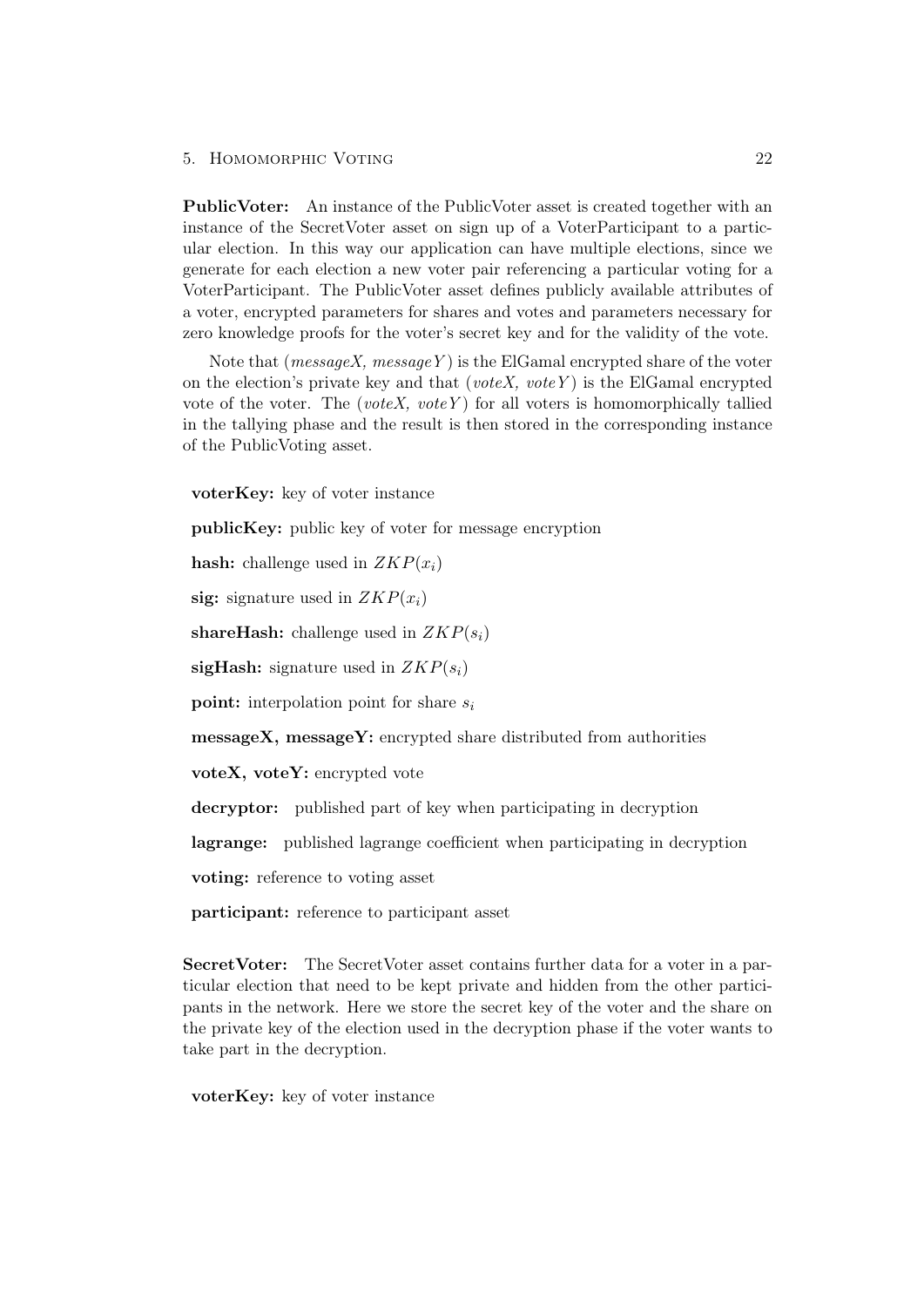

<span id="page-27-1"></span>Figure 5.1: Timeline of transactions and effect on assets

secretKey: secret key of voter for private messaging

share: share of private key

voting: reference to voting asset

participant: reference to participant asset

## <span id="page-27-0"></span>5.3.2 Transactions

For the transactions we can see in Figure [5.1](#page-27-1) that AdminParticipants and Voter-Participants interact with the blockchain and execute the voting protocol by issuing new transactions. Those transactions either create new instances of a specific asset, update an existing instance of an asset or have no effect on the asset.

Note that in the figure the rows of the table do not represent blocks of the blockchain but the effect of a transaction on the assets. Multiple transactions could be mined together depending on the data payload of the transactions in the block.

CreateVoting: The CreateVoting transaction can only be issued by an AdminParticipant and is the initial transaction to start an election. Depending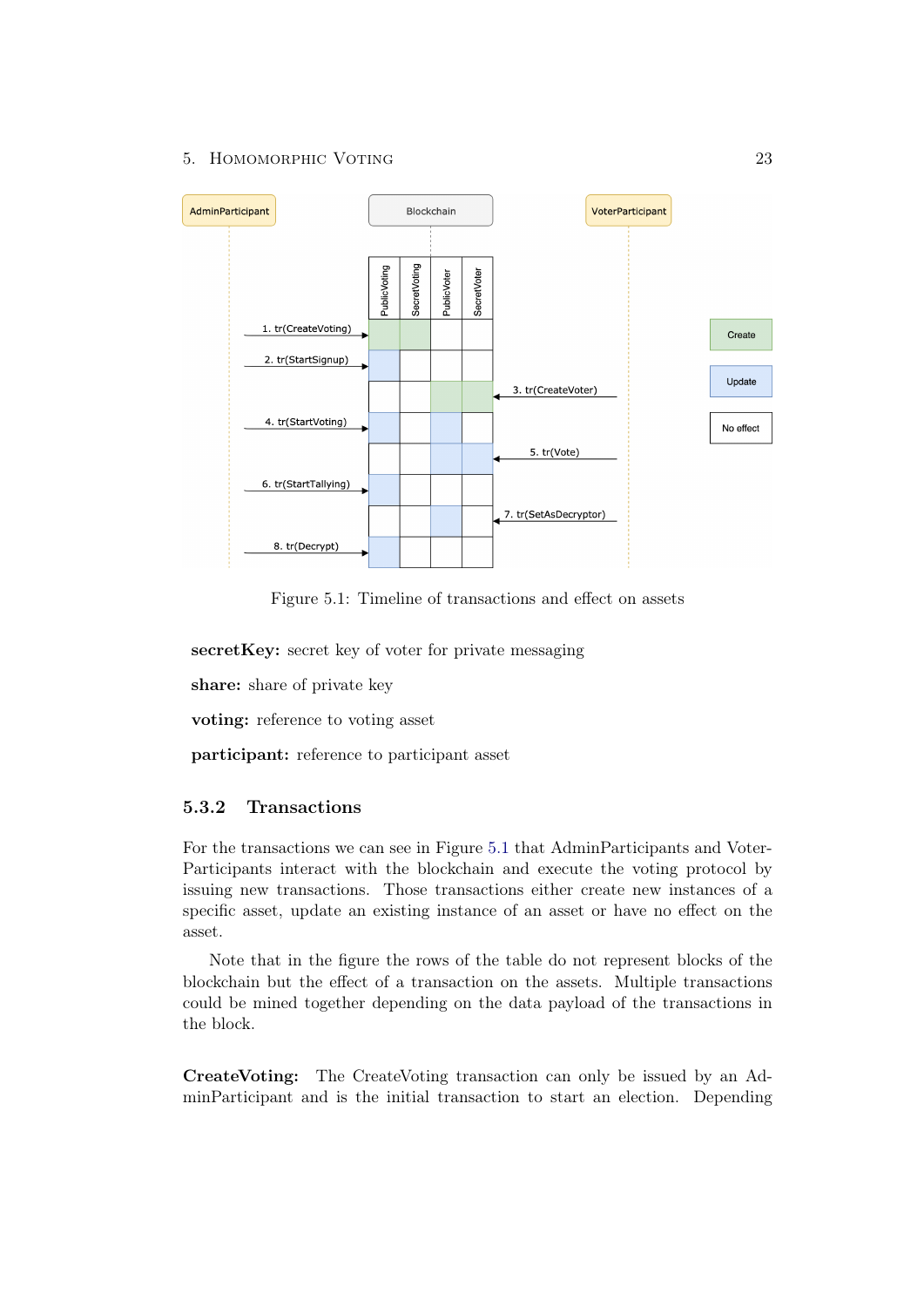on the application either a Shamir's Secret Sharing (SSS) or Pedersen's DKG (PDKG) with multiple authorities is executed after checking the validity of the parameters. The shares  $s_i$  of the private key s. The transaction then creates new PublicVoting and SecretVoting instances with the created election parameters.

StartSignup: The StartSignup transaction can only be issued by an Admin-Participant and comes like in Figure [5.1](#page-27-1) after CreateVoting and before CreateVoter. The only purpose of this transaction is to move the election system to the next phase and allow VoterParticipants to sign up to the particular voting referenced with the *votingKey* parameter.

CreateVoter: The CreateVoter transaction can only be issued by a Voter-Participant if the voting instances are in the correct phase. The CreateVoter transaction creates two instances, one for the PublicVoter asset and one for the SecretVoter asset. Multiple parameters for voter signature and zero knowledge proofs are generated and stored in the blockchain.

StartVoting: The StartVoting transaction is issued by AdminParticipants. First the private keys of the signed up voters is tested for its validity with Schnorr's zero knowledge proof. Next the shares are encrypted and distributed among the voters. If all proofs are valid and the distribution of the shares is handled successfully, the election is moved to next phase.

Vote: The Vote transaction is issued by VoterParticipants and can only be executed after a StartVoting transaction like in the figure [5.1](#page-27-1) shown. The vote is encrypted with ElGamal encryption [\[18\]](#page-33-4) and the public key of the voting instance. Then a zero knowledge proof is executed to test the validity of the cast vote. At last step the encrypted share received from the authorities is decrypted and stored in the PrivateVoter instance.

StartTallying: The StartTallying transaction is issued by AdminParticipants. First all cast votes are checked again for their validity. Then the encrypted votes are homomorphically tallied together like explained in the preliminaries. The resulting encryption  $tc(tx, tx)$  with

$$
tx = \prod_{i=1}^{n} x_i \mod p \qquad \qquad ty = \prod_{i=1}^{n} y_i \mod p
$$

is then stored in the PublicVoting instance and therefore visible for everyone. Note that the cast votes are stored in the PublicVoter instances, which are also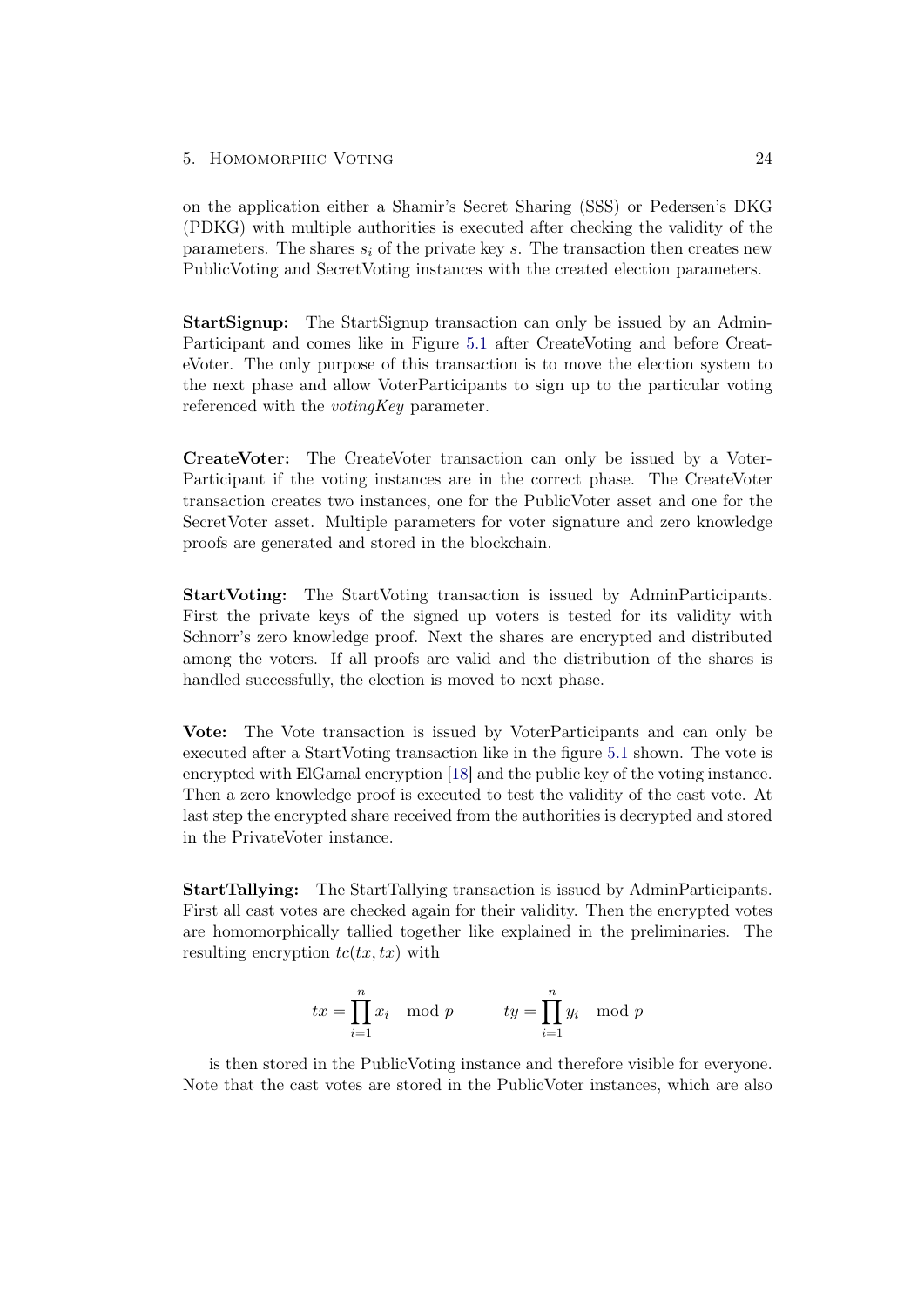publicy readable. In this way voters can tally the votes themselves and check for the correct result.

SetDecryptor: The SetDecryptor transaction can only be issued by VoterParticipants that are decryption authorities and therefore also eligible for decryption. With this transaction a voter declares his participation in the decryption phase by creating a zero knowledge proof for the validity of the share.

StartDecrypting: The StartDecrypting transaction can be issued by any participant after the necessary threshold of decryptors is reached. First the validity of the provided shares and subkeys are tested. Then the tally is decrypted together with the provided subkeys and the result is published to the PublicVoting instance, which represents the bulletin board.

The StartDecrypting asset is very similar to the SelfDecrypt transaction, which does not write anything to the PublicVoting instance. It is used to retally the votes and check for correctness of the execution.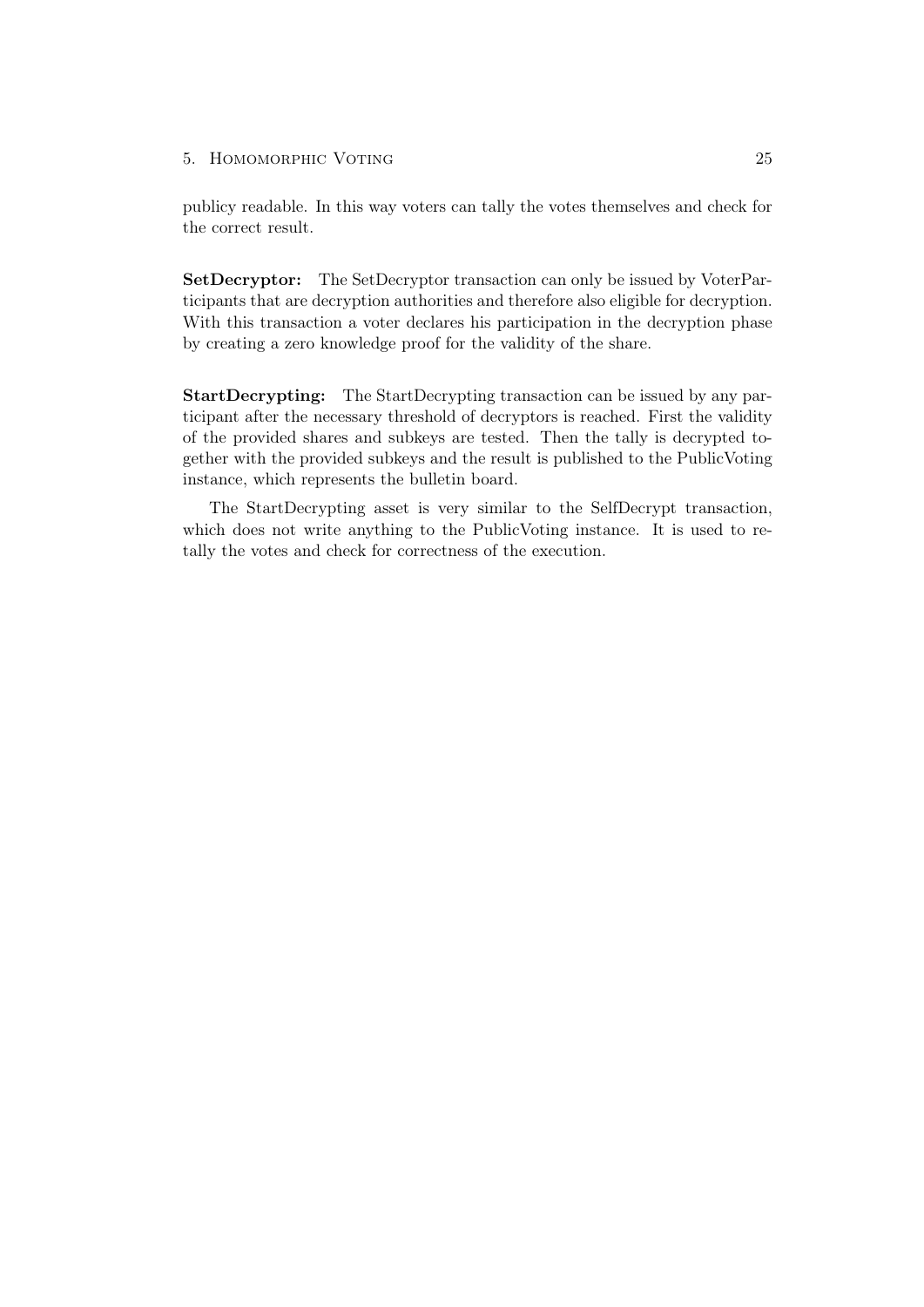# CHAPTER 6 Conclusion

<span id="page-30-0"></span>We started with the intention to discover the blockchain technology for e-voting protocols. For this purpose, we analyzed and evaluated possibilities for improvement on two different protocols. We realized that openness can be traded for security, privacy and robustness with permissioned blockchains. We used Hyper-Ledger Fabric to create two such blockchains for e-voting.

We developed a new application for the Open Vote Network protocol that does not depend on cryptocurrencies and is free of transaction fees. At the same time we handled access control and made the system more secure against external attacks. The Open Vote Network is a great protocol for small boardroom elections, but has its limitations concerning voter count. In a second part, we wanted to improve a protocol that was build for large elections and thus implemented an alternative version of the Homomorphic Voting protocol proposed in [\[1\]](#page-32-0).

In both implementations we focused on the key requirements and improved authenticity, security and privacy by defining transactions and their visibility for different participants in our network.

## <span id="page-30-1"></span>6.1 Future Work

There are multiple improvements that can be made for both implementations. Currently, these are proof of concepts and could be tested and improved for their performance. A frontend for both implementations can be built for real users. Different subtasks in the setup and execution of the protocol could be outsourced to different authorities, which would increase the decentralization of the protocol by reducing the trust set into AdminParticipants.

Since the implementations are only proof of concepts we stored multiple key parameters like the prime order p of the finite cyclic group  $G_p$  with standard 64 bit data type LONG. The security could be improved greatly by extending those parameters to arrays and adapt the transaction and cryptographic operations to these array data types.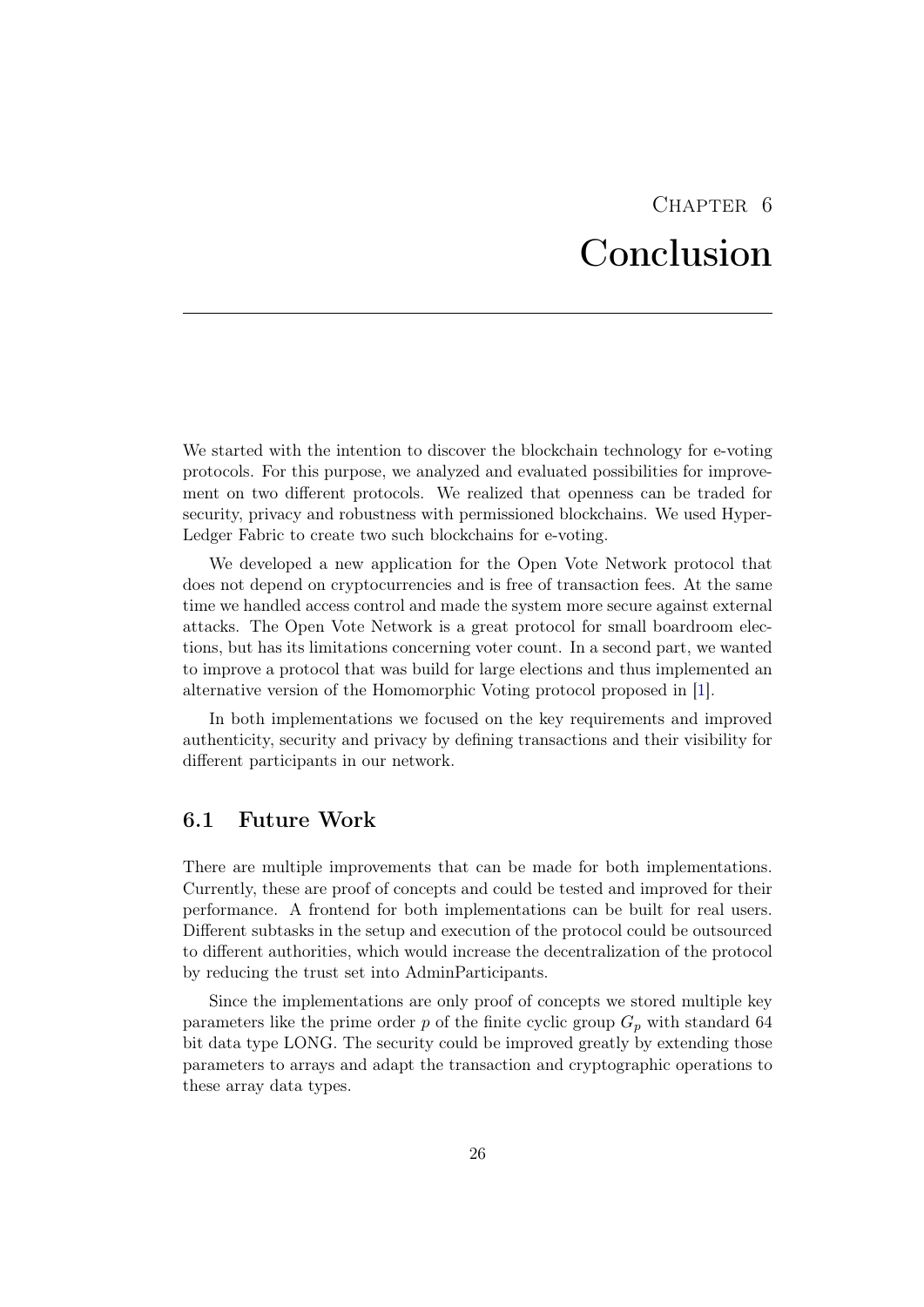### 6. Conclusion 27

More security and zero knowledge proofs for the correct execution of the protocol could be added. We only focused on the most important proofs and neglected some zero knowledge proofs regarding intermediate results and valid key generation from the authorities.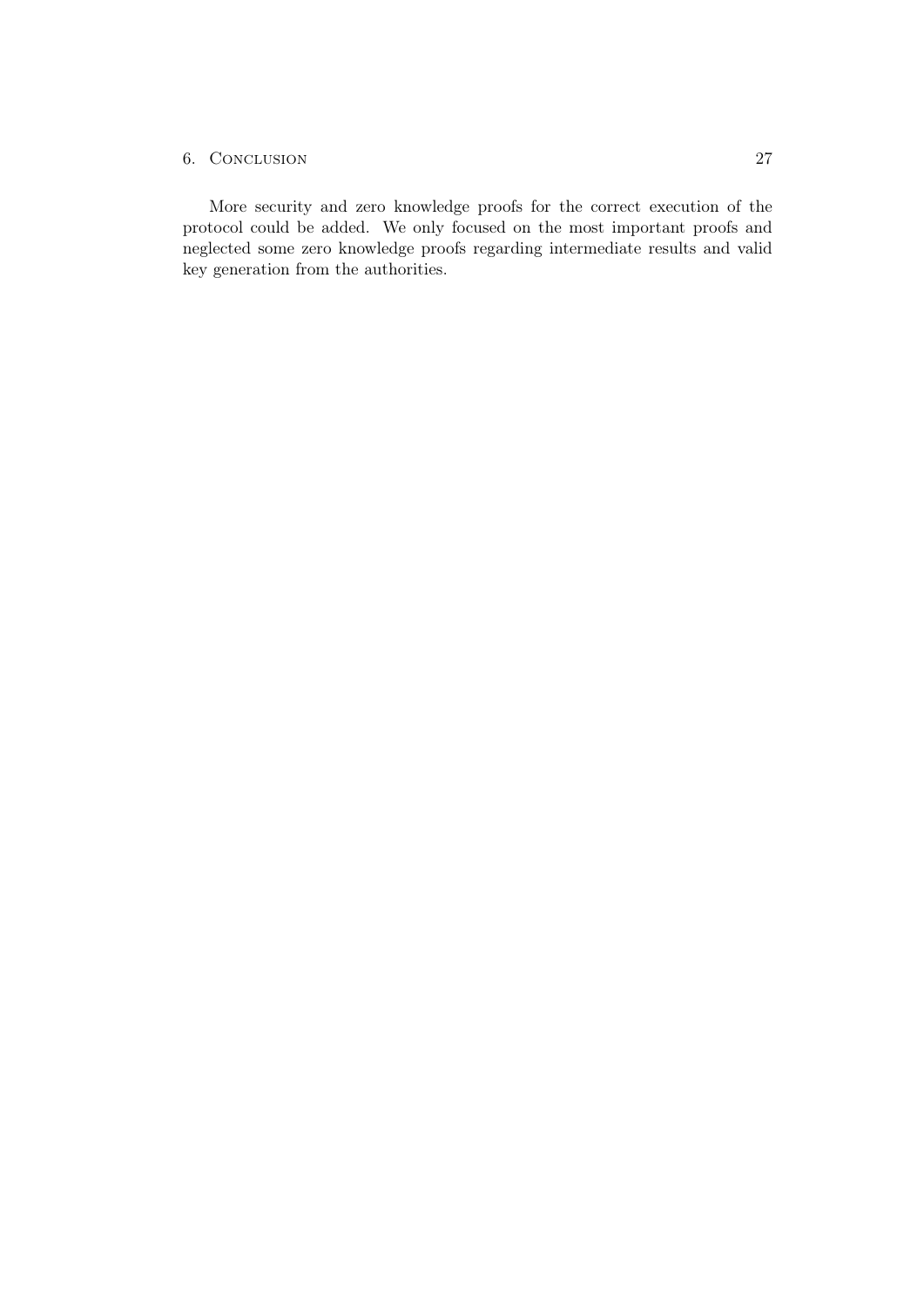# Bibliography

- <span id="page-32-2"></span><span id="page-32-0"></span>[1] C. Berner, "E-voting under the hood," Distributed Computing Group. ETH Zürich, Jul. 2018.
- <span id="page-32-1"></span>[2] R. Cramer, R. Gennaro, and B. Schoenmakers, "A secure and optimally efficient multi-authority election scheme," in Proceedings of the 16th Annual International Conference on Theory and Application of Cryptographic Techniques, ser. EUROCRYPT'97. Berlin, Heidelberg: Springer-Verlag, 1997, pp. 103–118.
- <span id="page-32-3"></span>[3] S. Nakamoto, "Bitcoin: A peer-to-peer electronic cash system," Oct. 2008.
- <span id="page-32-4"></span>[4] F. Hao, P. Y. A. Ryan, and P. Zieliński, "Anonymous voting by two-round public discussion," IET Information Security, vol. 4, pp. 62–67, 2010.
- <span id="page-32-5"></span>[5] F. H. Patrick McCorry, Siamak Shahandashti, "A smart contract for boardroom voting with maximum voter privacy," in Financial Cryptography, 2017.
- <span id="page-32-6"></span>[6] ConsenSys, "Plcrvoting," [Online] Available: https://medium.com/metaxpublication/a-walkthrough-of-plcr-voting-in-solidity-92420bd5b87c. accessed 17. March 2019.
- <span id="page-32-7"></span>[7] "Publicvotes," [Online] Available: https://medium.com/@DomSchiener/publicvotesethereum-based-voting-application-3b691488b926. accessed 17. March 2019.
- <span id="page-32-8"></span>[8] "Votosocial," [Online] Available: https://votosocial.github.io/. accessed 17. March 2019.
- <span id="page-32-9"></span>[9] "Followmyvote," [Online] Available: https://followmyvote.com/. accessed 17. March 2019.
- <span id="page-32-10"></span>[10] "Wavevote," [Online] Available: https://github.com/descampsk/wavevote. accessed 17. March 2019.
- <span id="page-32-11"></span>[11] "Polys," [Online] Available: https://docs.polys.me/technology-whitepaper. accessed 17. March 2019.
- <span id="page-32-12"></span>[12] A. Shamir, "How to share a secret," in Massachusetts Institute of Technology, Cambridge, USA, Nov. 1979.
- <span id="page-32-13"></span>[13] "Voatz," [Online] Available: https://voatz.com/faq.html. accessed 17. March 2019.